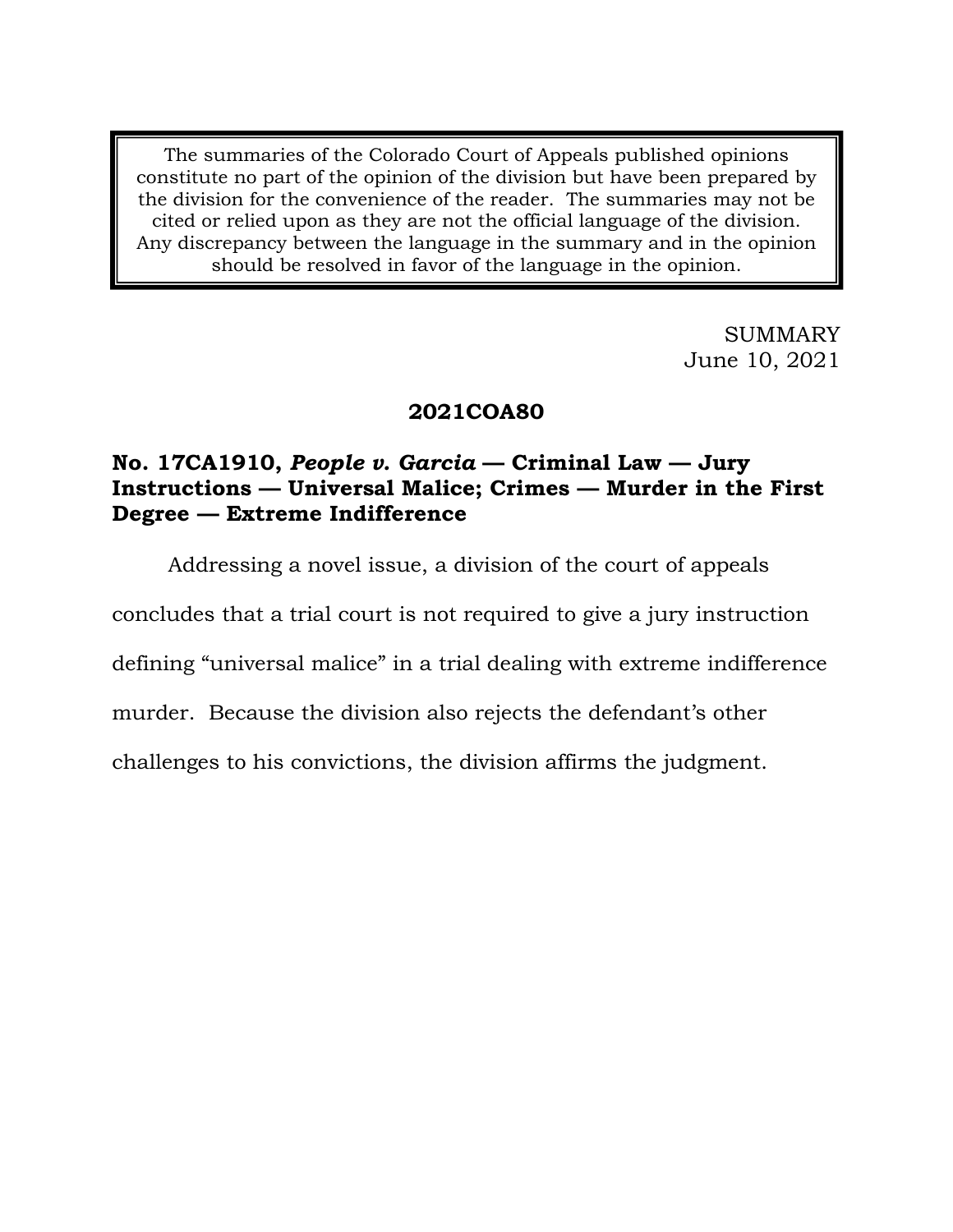Court of Appeals No. 17CA1910 Adams County District Court No. 16CR2539 Honorable Donald S. Quick, Judge

The People of the State of Colorado,

Plaintiff-Appellee,

v.

Cristobal Fernando Garcia,

Defendant-Appellant.

#### JUDGMENT AFFIRMED

Division IV Opinion by JUDGE NAVARRO Hawthorne\*, J., concurs Terry, J., specially concurs

Announced June 10, 2021

Philip J. Weiser, Attorney General, Erin K. Grundy, Senior Assistant Attorney General, Denver, Colorado, for Plaintiff-Appellee

Megan A. Ring, Colorado State Public Defender, Britta Kruse, Deputy State Public Defender, Denver, Colorado, for Defendant-Appellant

\*Sitting by assignment of the Chief Justice under provisions of Colo. Const. art. VI, § 5(3), and § 24-51-1105, C.R.S. 2020.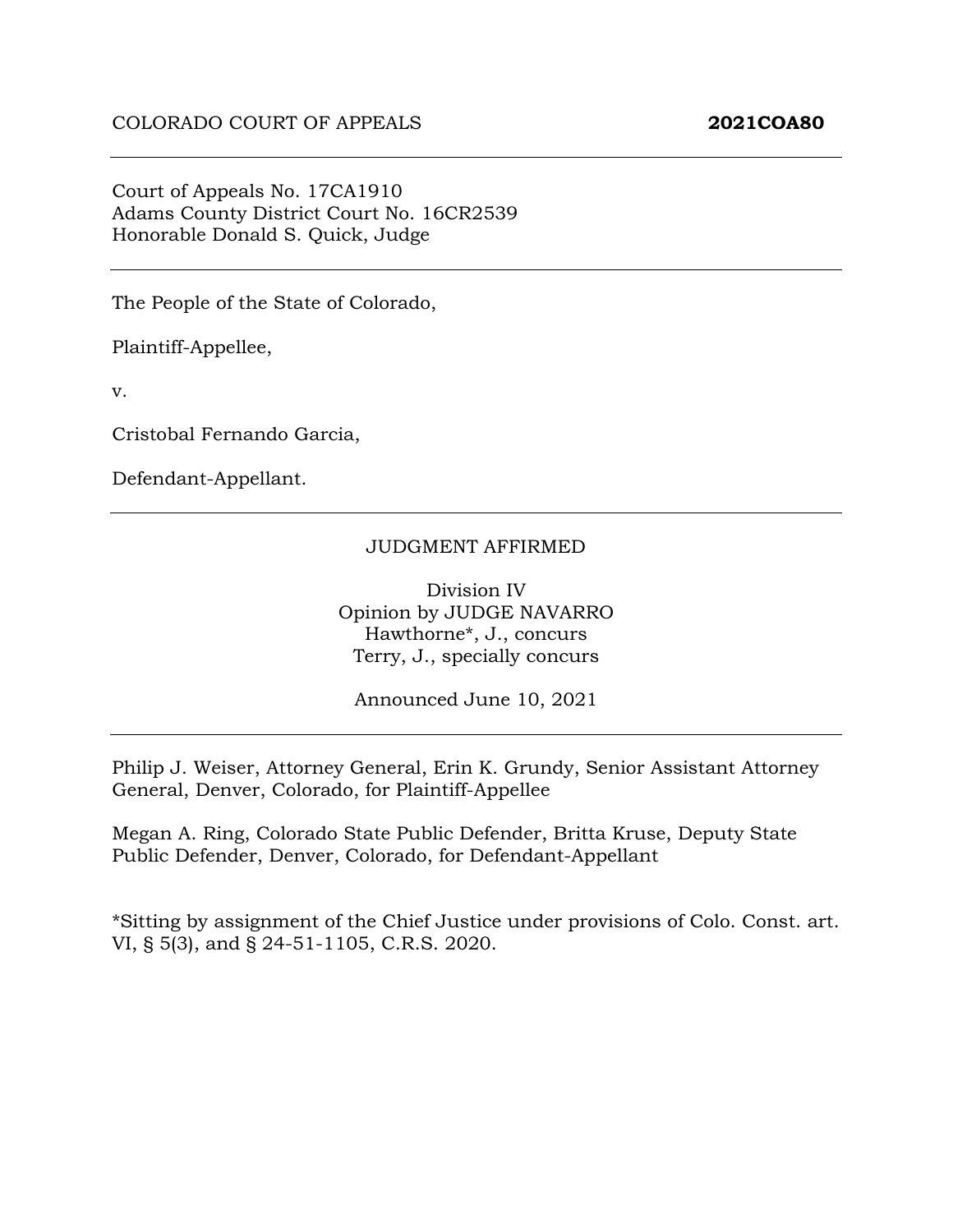¶ 1 Defendant, Cristobal Fernando Garcia, appeals the judgment of conviction entered on jury verdicts finding him guilty of attempted extreme indifference murder and reckless endangerment. Addressing a novel issue, we conclude that a trial court is not required to give a jury instruction defining "universal malice" in a trial dealing with extreme indifference murder. We also conclude that (1) the trial court's descriptions of reasonable doubt, considered as a whole, did not lower the prosecution's burden of proof; and (2) the prosecutor did not commit reversible misconduct. Therefore, we affirm.

I. Factual and Procedural History

¶ 2 One night, Natalie Duran asked her sister for help searching for Garcia, Duran's live-in boyfriend with whom she has children. The sisters searched bars and clubs before spotting Garcia driving a car that Duran owned. Duran followed him until he stopped.

¶ 3 Duran got out of the car she was driving, walked up to Garcia, and argued with him. As Duran started walking back toward her sister, she told Garcia that she had reported her car stolen. Garcia yelled back, "what"; aimed a handgun either at or above Duran and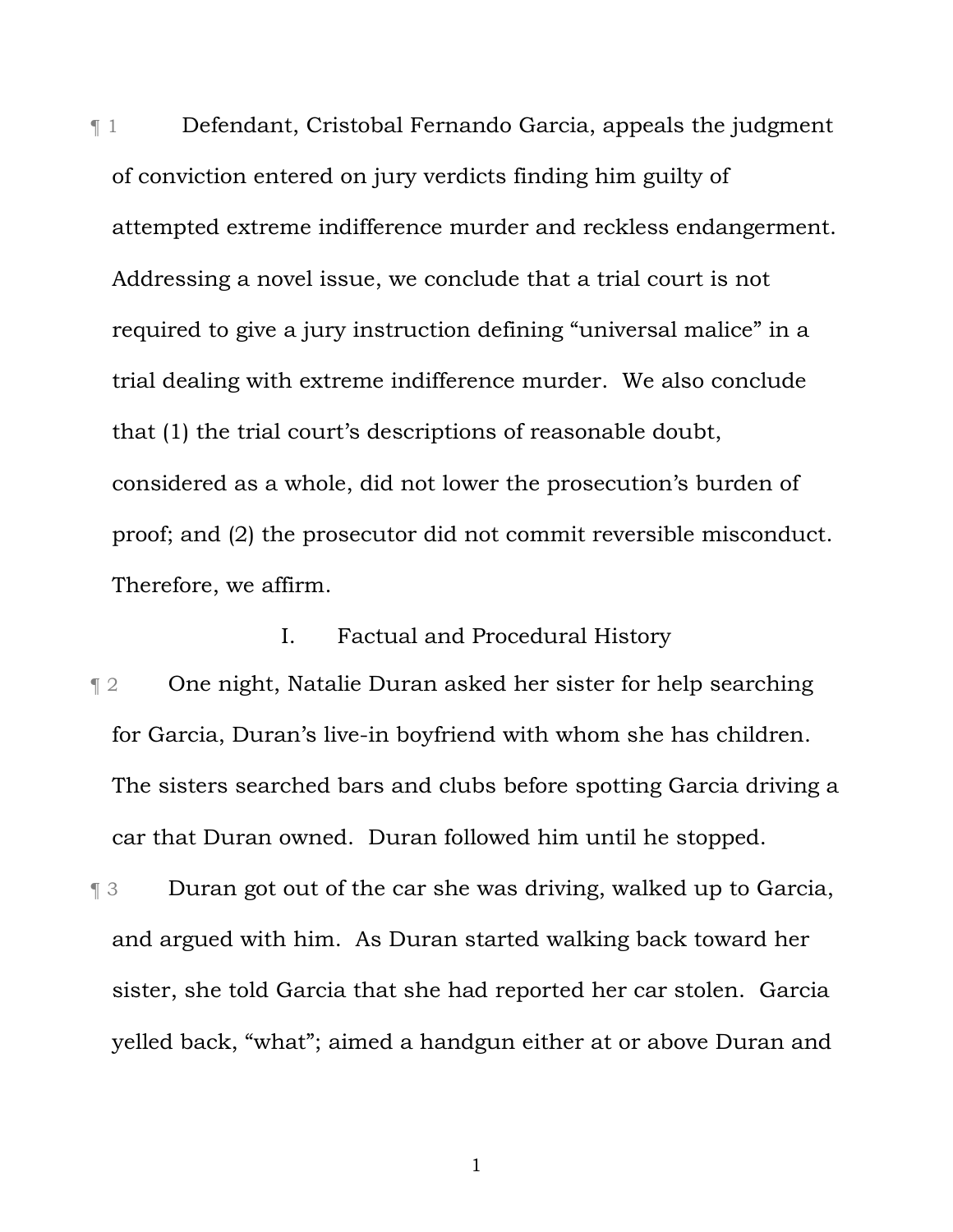her sister; and fired three times before running away. None of the bullets hit the women.

¶ 4 The prosecution charged Garcia with three counts of attempted first degree murder — one count on a theory of intent after deliberation (regarding Duran) and two counts on a theory of extreme indifference (regarding Duran and her sister). Each act was charged as a crime of violence, and the complaint and information was captioned "domestic violence."

¶ 5 The case was tried to a jury. As to each count, the jury was instructed on the lesser included offense of reckless endangerment. The jury convicted Garcia of one count of attempted extreme indifference murder (regarding Duran) and found that he had used, possessed, or threatened to use a deadly weapon when committing that offense. For the other two counts, the jury acquitted Garcia of attempted murder but convicted him of reckless endangerment. (His conviction for reckless endangerment as to Duran was later merged into his conviction for attempted extreme indifference murder.)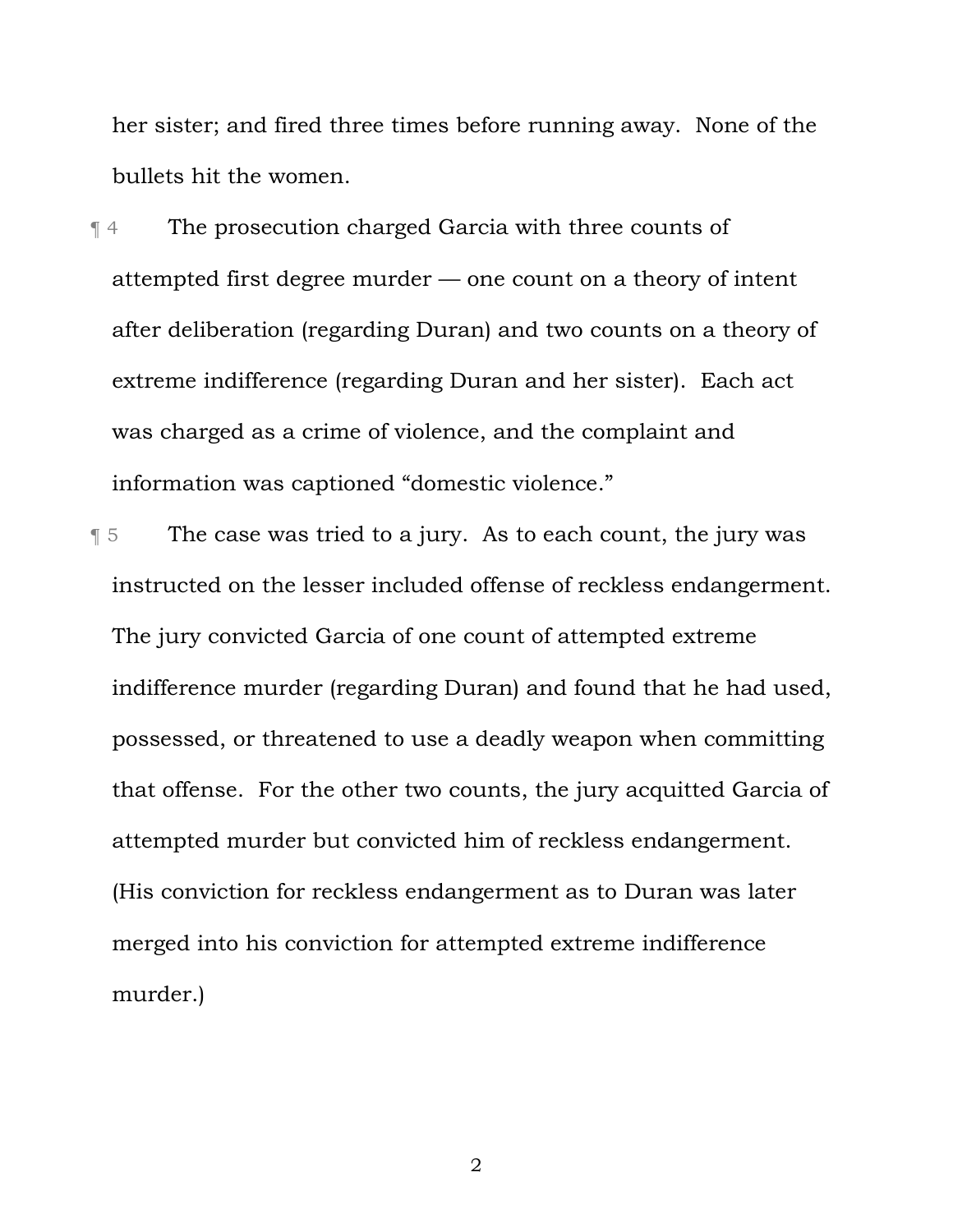- II. "Universal Malice" Instruction
- ¶ 6 We first reject Garcia's contention that the trial court erred by

declining to give a jury instruction defining "universal malice."

# A. Additional Facts

 $\P$  7 In addition to giving an instruction on criminal attempt, the court instructed the jury on the elements of extreme indifference murder as follows:

- 1. That Cristobal Garcia
- 2. in the State of Colorado, at or about the date and place charged,
- 3. under circumstances evidencing an attitude of universal malice manifesting extreme indifference to the value of human life generally,
- 4. knowingly,
- 5. engaged in conduct which created a grave risk of death to, [sic] persons other than himself and thereby,
- 6. knowingly caused the death of Natalie Duran.

This instruction tracked the applicable statute. *See* 

§ 18-3-102(1)(d), C.R.S. 2020.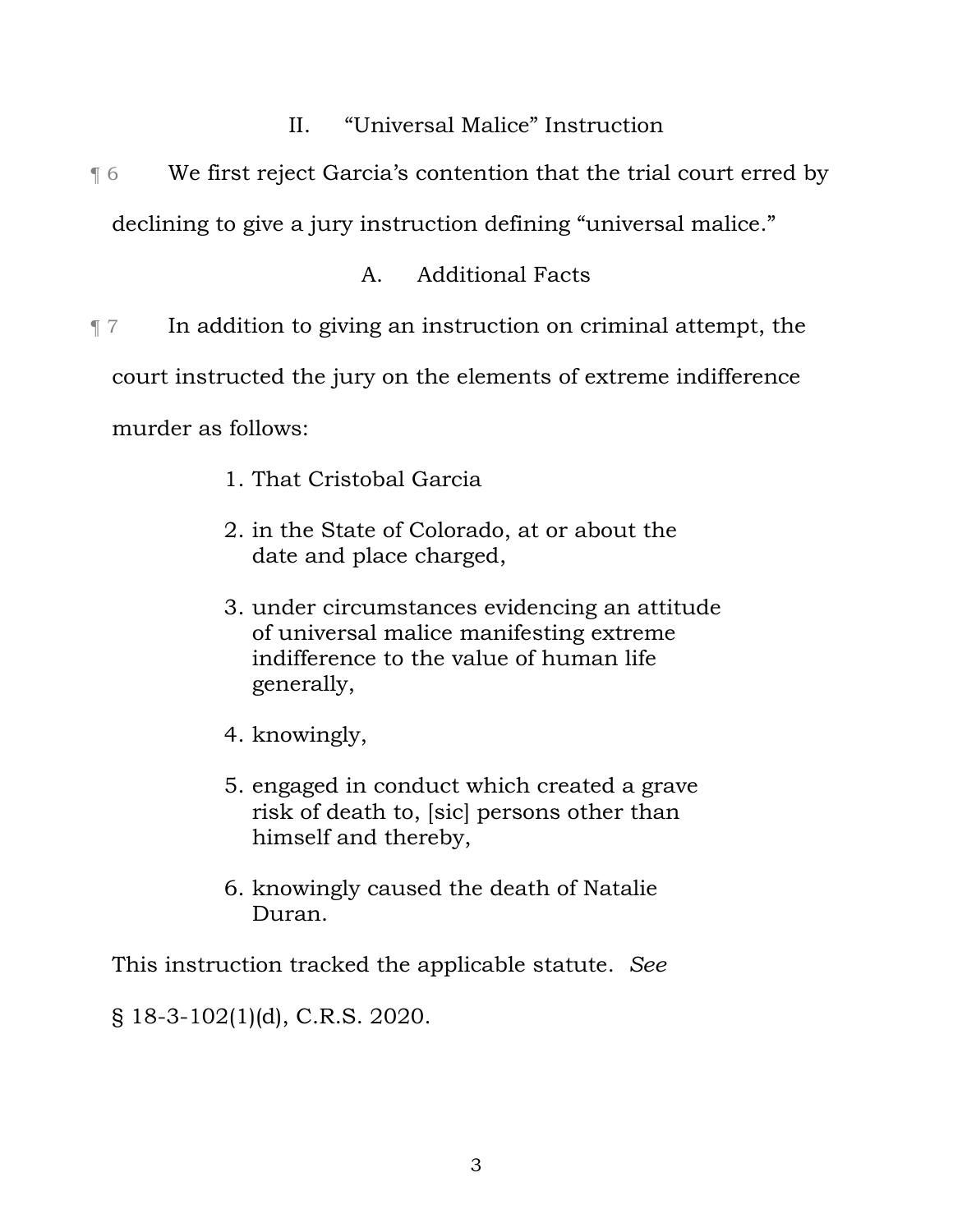¶ 8 Defense counsel tendered an additional instruction, which read, "'Universal Malice' is that depravity of the human heart which determines to take life upon slight or insufficient provocation, without knowing or caring who may be the victim." The court decided against giving this proposed instruction, ruling that the elemental instruction "is a sufficient explanation as to what extreme indifference means."

B. Standard of Review and General Principles ¶ 9 We review de novo whether the jury instructions adequately informed the jury of the governing law, *Riley v. People*, 266 P.3d 1089, 1092 (Colo. 2011), but a trial court has substantial discretion to formulate instructions if they are correct statements of the law and adequately cover the issues presented, *People v. Payne*, 2019 COA 167, ¶ 16. Therefore, we review for an abuse of discretion a trial court's decision to give, or not to give, a particular jury instruction. *Id.* A trial court does not abuse its discretion unless its decision was manifestly arbitrary, unreasonable, or unfair, or was based on an erroneous understanding of the law. *People v. Esparza-Treto*, 282 P.3d 471, 480 (Colo. App. 2011).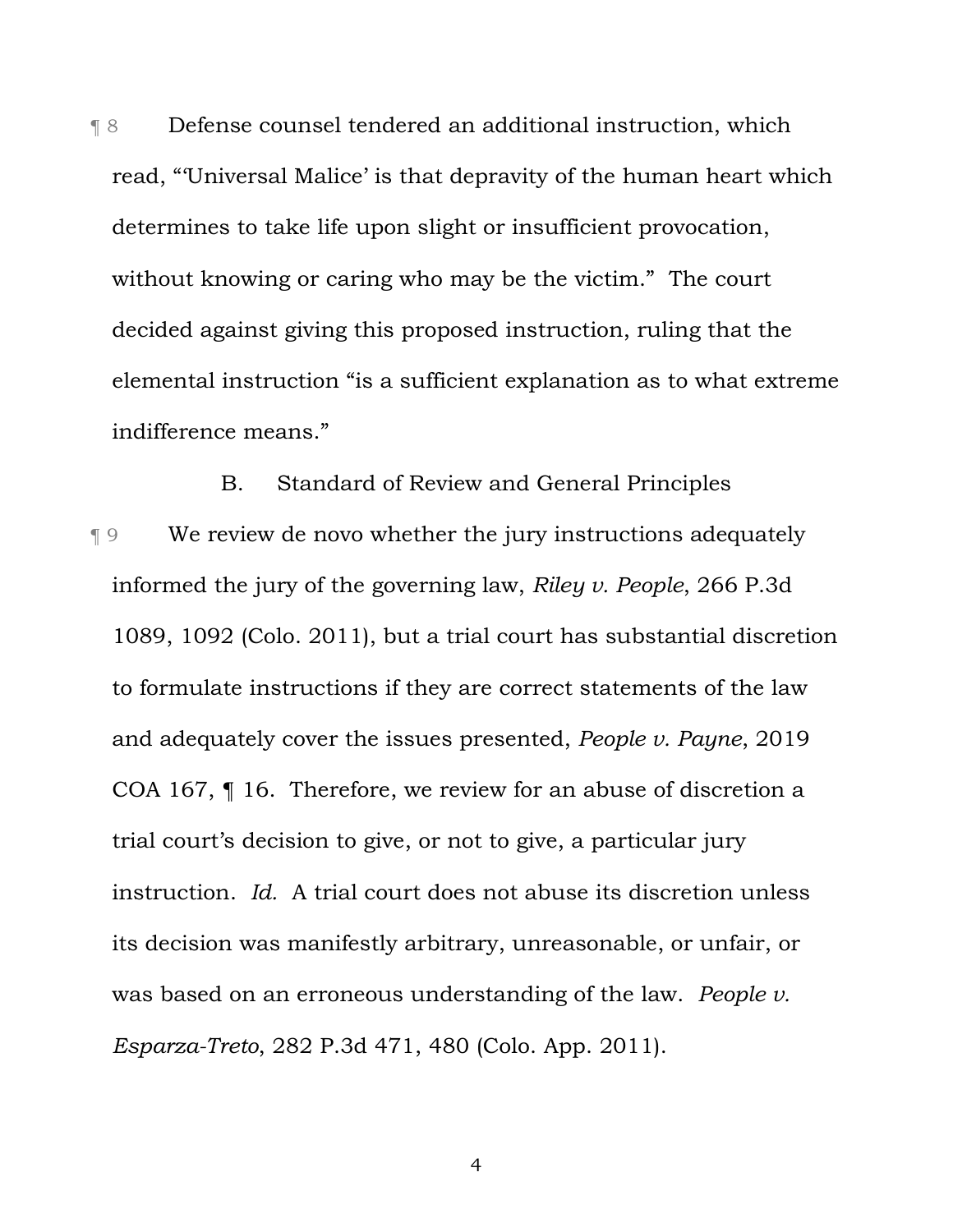¶ 10 Instructions that accurately track the language of the applicable statute are generally sufficient. *People v. Gallegos*, 260 P.3d 15, 26 (Colo. App. 2010). Ordinarily, words and phrases in a statute should be "read in context and construed according to the rules of grammar and common usage." § 2-4-101, C.R.S. 2020. Words and phrases "that have acquired a technical or particular meaning, whether by legislative definition or otherwise," must be defined for the jury accordingly. *Id.*; *Griego v. People*, 19 P.3d 1, 7 (Colo. 2001). Conversely, a definitional instruction is not required for a term or phrase familiar to a reasonable person of common intelligence, especially when the term's meaning is not so technical or mysterious as to create confusion in jurors' minds. *Payne*, ¶ 18. "When a jury indicates no confusion about the meaning of a statutory term, the trial court's failure to issue such a definition does not require a new trial." *Id.*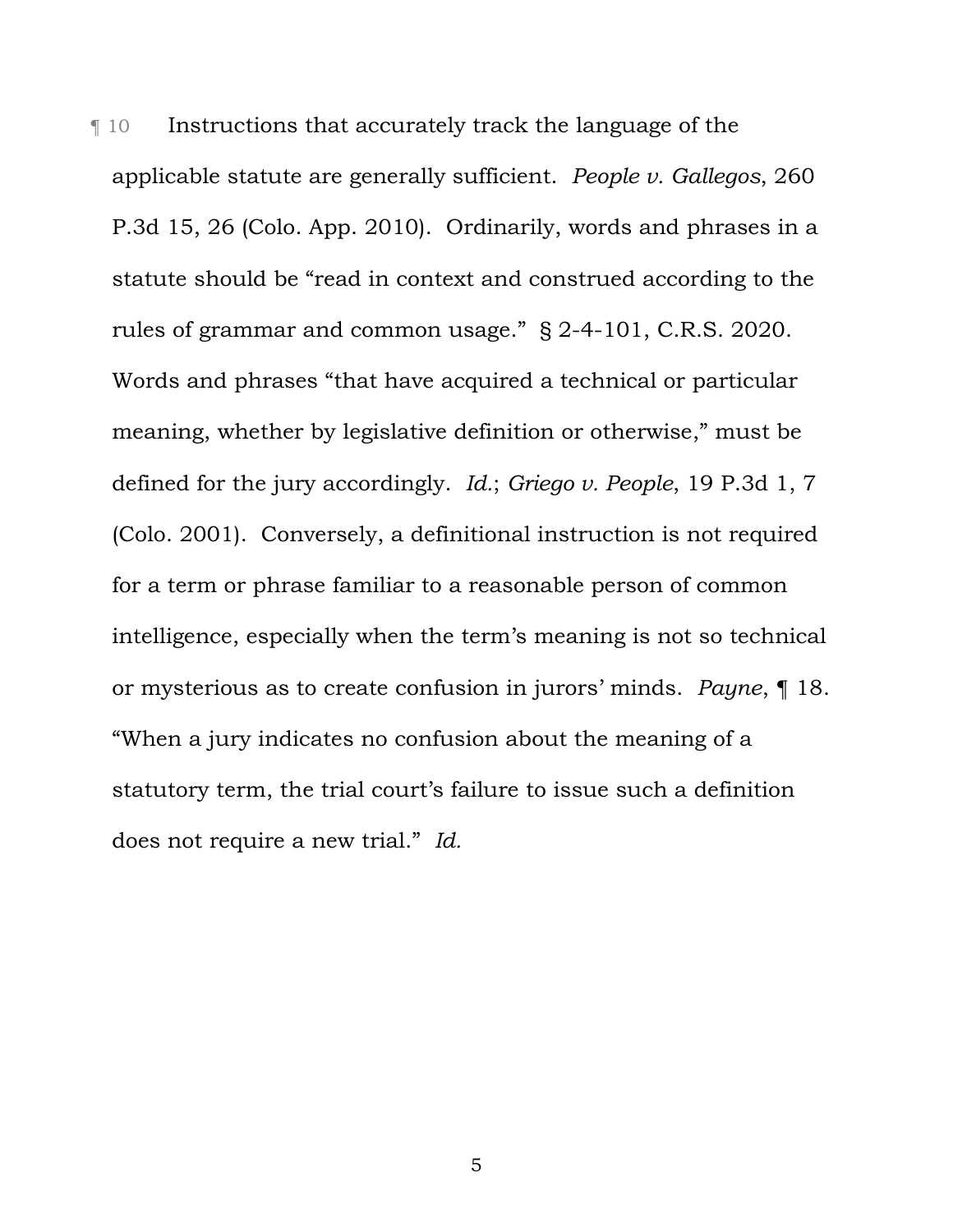#### C. The Meaning of "Universal Malice"

- ¶ 11 Colorado statutes do not define "universal malice." Nor is the phrase defined in the Model Jury Instructions.1 So we consult case law to discover its meaning.
- ¶ 12 Long ago, our supreme court addressed the concept of universal malice in *Longinotti v. People*, 46 Colo. 173, 102 P. 165 (1909). At the time, a Colorado statute described one form of first degree murder as murder "perpetrated by any act greatly dangerous to the lives of others, and indicating a depraved mind regardless of human life." *Id.* at 176, 102 P. at 166 (quoting R.S. 1908, § 1624). The court reasoned that, although every fatal act is greatly dangerous to the life of the person killed, the legislature classified a killing act "indicating a depraved mind regardless of human life" as first degree murder "not because [the killer] has atrociously murdered a particular individual, but because his act has evinced universal malice, a malice against mankind in general." *Id.* The

<sup>&</sup>lt;sup>1</sup> The Model Jury Instructions were amended in 2014 to remove any definition of "universal malice." *Compare* COLJI-Crim. F(265) (2008) (defining universal malice), *with* COLJI-Crim. F (2014) (containing no such definition), *and* COLJI-Crim. F (2020) (containing no such definition).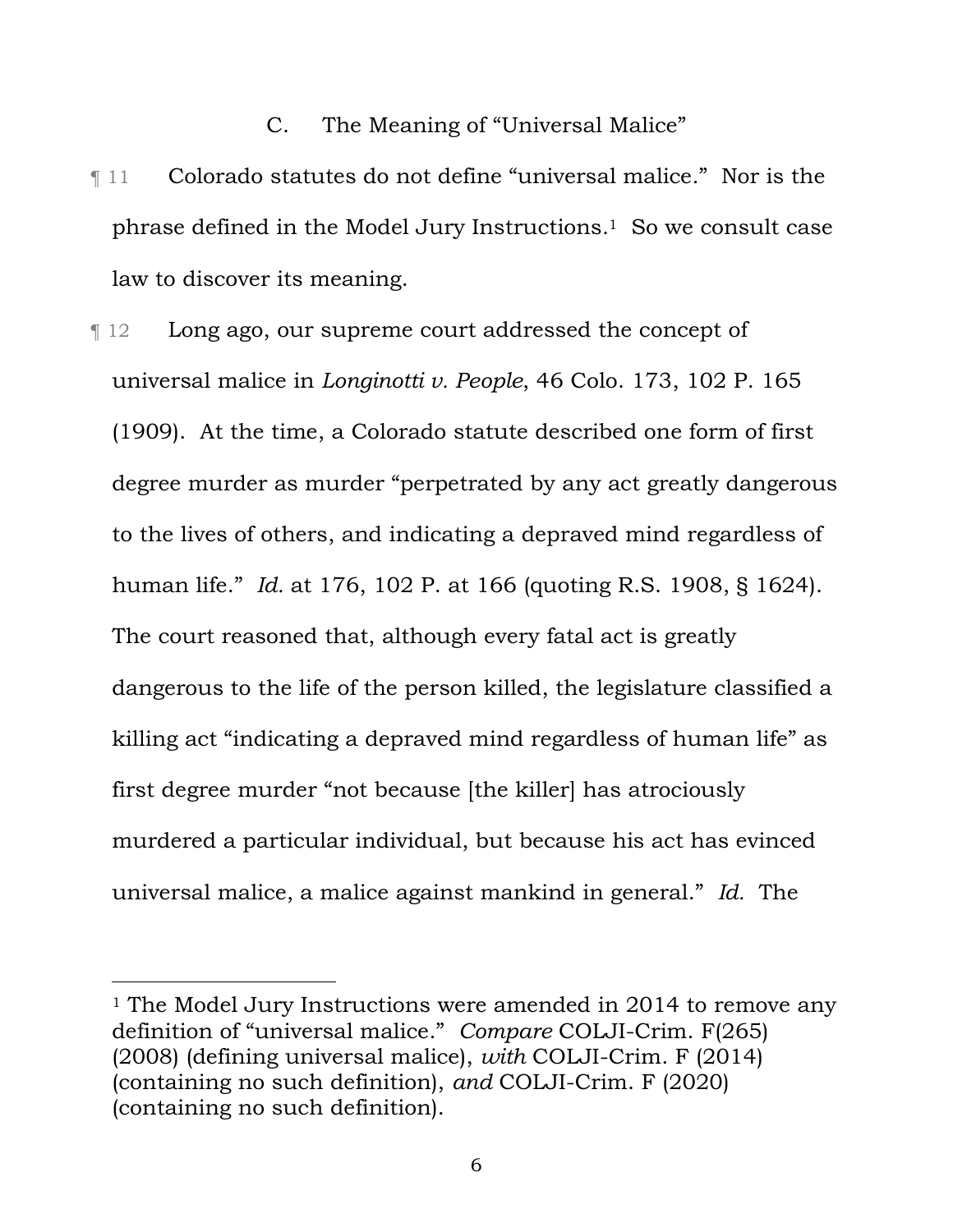court approved the following explanation: "By 'universal malice,' we do not mean a malicious purpose to take the life of all persons. It is that depravity of the human heart, which determines to take life upon slight or insufficient provocation, without knowing or caring who may be the victim." *Id.* at 181, 102 P. at 168 (citation omitted). We call this "the *Longinotti* definition."

¶ 13 Decades later, in *People v. Jefferson*, 748 P.2d 1223 (Colo. 1988), the supreme court first considered a first degree murder statute that explicitly mentioned "universal malice." The statute read then as it does now: extreme indifference murder occurred "[u]nder circumstances evidencing an attitude of universal malice manifesting extreme indifference to the value of human life generally." *Id.* at 1230 (citing § 18-3-102(1)(d), C.R.S. 1982). When discussing "universal malice," the court used the *Longinotti* definition but also substituted other descriptions. For instance, the court referred to "those acts greatly dangerous to the lives of persons other than the one killed, revealing a depraved mind," a "notion of cold-bloodedness," and a case where "the circumstances of [the killer's] actions evidence that aggravated recklessness or cold-bloodedness which has come to be known as 'universal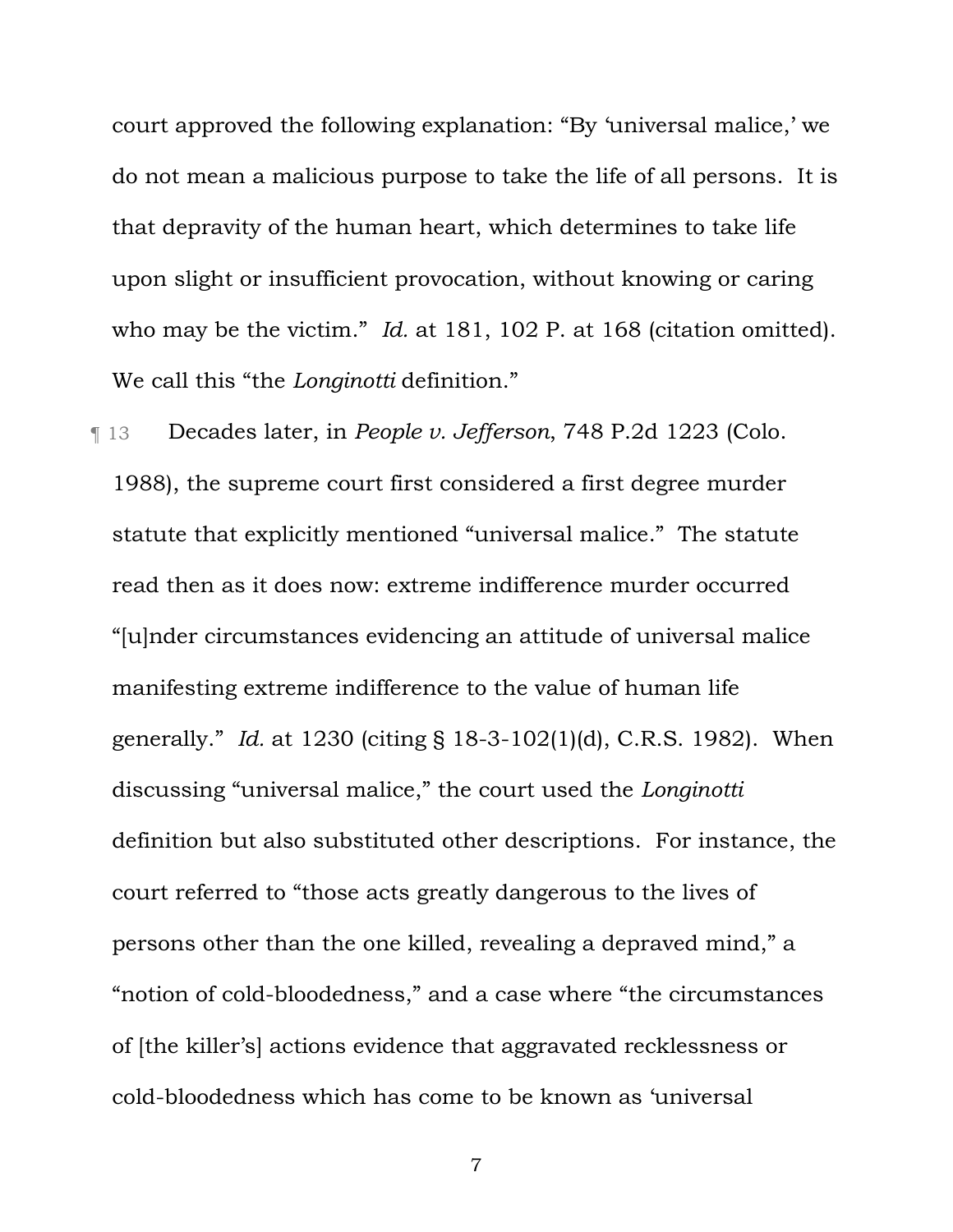malice.'" *Id.* at 1228, 1231, 1232. Indeed, the court explained that "[f]rom the earliest statutory formulation which proscribed 'depraved heart murder' through the narrowing construction of *Longinotti*, and ultimately to the most recent formulation codified in the statute under review, the defining characteristic of the continuum has remained the same: 'aggravated recklessness.'" *Id.* at 1231.

¶ 14 Since *Jefferson*, the supreme court has continued to use various descriptions of universal malice in the context of extreme indifference murder. *See, e.g.*, *Montoya v. People*, 2017 CO 40, ¶ 15 ("[E]xtreme indifference murder had become distinguishable from second degree murder *only* in the sense that the actual killing act had to be one objectively demonstrating a willingness to take life indiscriminately."); *Candelaria v. People*, 148 P.3d 178, 181 (Colo. 2006) (recognizing that extreme indifference murder includes "conduct that, by its very nature and the circumstances of its commission, evidences a willingness to take human life indiscriminately, without knowing or caring who the victim may be or without having an understandable motive or provocation"). The court has also clarified that, when in *Jefferson* it had "distinguished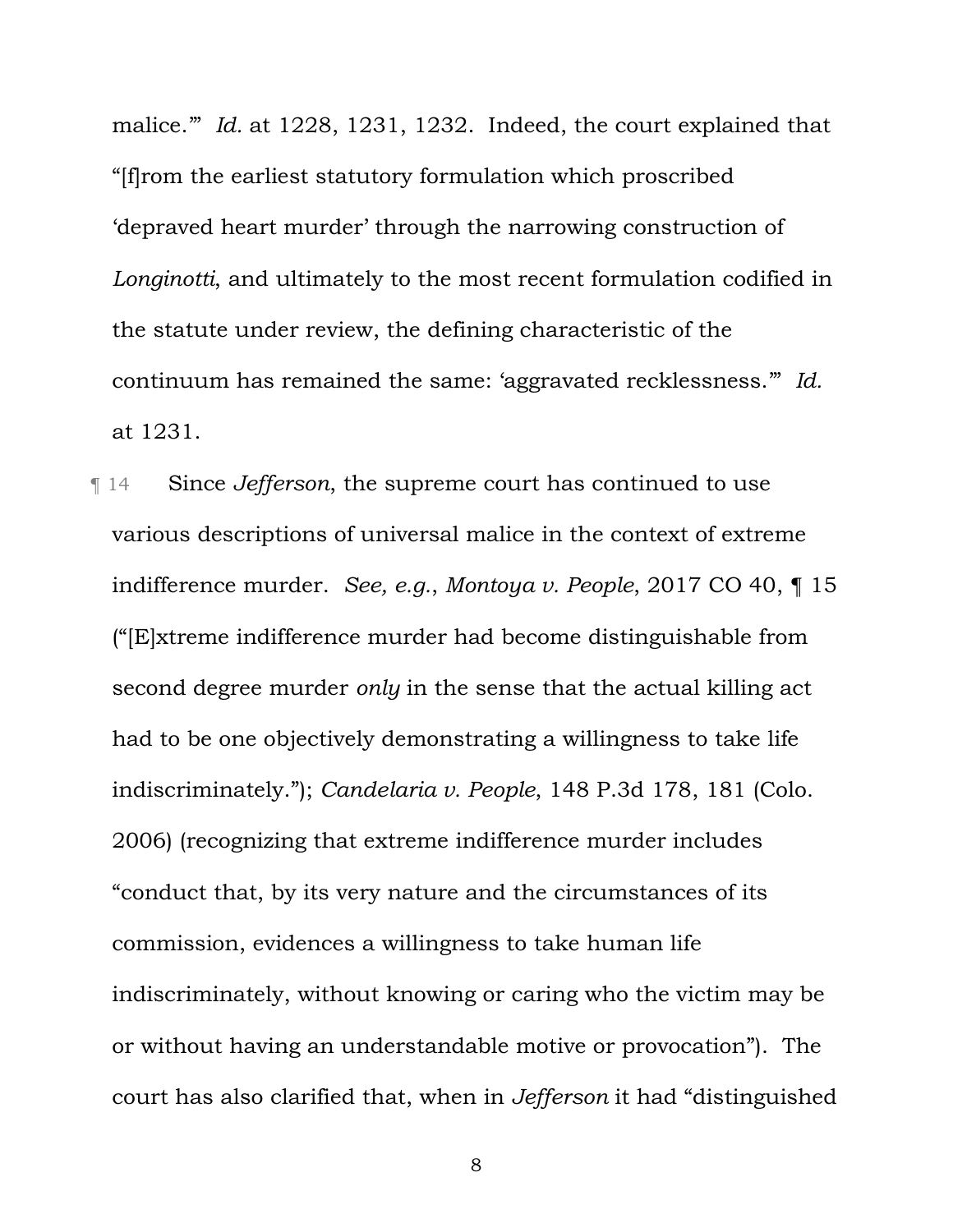the killing conduct necessary for extreme indifference murder as a type not directed against a particular person," the court "did not mean to suggest that one could not intentionally kill a particular individual in a manner demonstrating a willingness to take human life indiscriminately, or that doing so would not fall within" section 18-3-102(1)(d). *Candelaria*, 148 P.3d at 182.

¶ 15 Synthesizing this history, our supreme court has recently explained again that "the requirement that the killing conduct be engaged in under circumstances evidencing an attitude of universal malice manifesting extreme indifference to the value of human life generally" "*describe[s]* a killing act objectively demonstrating a willingness to take life indiscriminately." *People v. Anderson*, 2019 CO 34, ¶ 15 (emphasis added).2

<sup>2</sup> In fact, the phrase "a willingness to take life indiscriminately" effectively captures the *Longinotti* definition, being "that depravity of the human heart, which determines to take life upon slight or insufficient provocation, without knowing or caring who may be the victim." *Longinotti v. People*, 46 Colo. 173, 181, 102 P. 165, 168 (1909). Killing "indiscriminately" is the functional equivalent of killing "without knowing or caring who may be the victim." And because there is no degree of provocation that justifies the indiscriminate taking of human life, indiscriminate killing is by definition without sufficient provocation. *Cf. People v. Lara*, 224 P.3d 388, 395 (Colo. App. 2009) ("A person does not act 'under circumstances evidencing an attitude of universal malice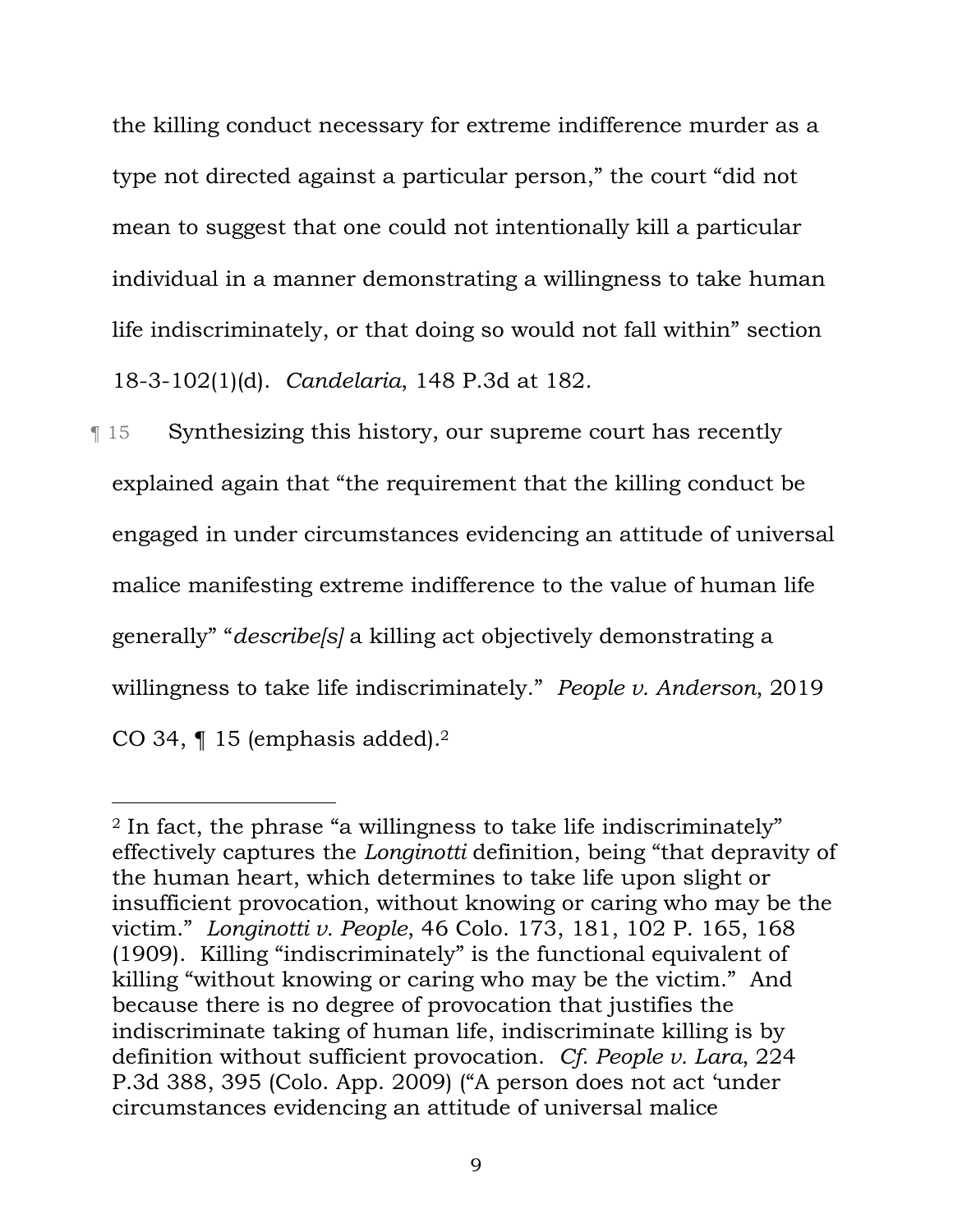D. The Trial Court's Instructions Were Adequate ¶ 16 Garcia's tendered definition of "universal malice" mostly conformed to the *Longinotti* definition. As illustrated, however, the *Longinotti* definition is neither the exclusive nor the most recent formulation of universal malice. Rather, our supreme court has refined the concept to mean a willingness to take life indiscriminately. *See id.* In other words, circumstances "evidencing universal malice manifesting extreme indifference to the value of human life generally" are those "evidencing a willingness to take life indiscriminately." *Montoya*, ¶ 21. The question, therefore, is whether the trial court's instructions adequately conveyed that concept. If so, no additional definition was necessary. *See Payne*, ¶ 18; *see also People v. Phillips*, 91 P.3d 476, 484 (Colo. App. 2004) ("[N]o additional instruction is required when the original instructions adequately inform the jury."). We conclude that the court's instructions, which followed the statutory language, were adequate.

manifesting extreme indifference to the value of human life generally' if he or she acts in reasonable defense of others."), *overruled in part by People v. Pickering*, 276 P.3d 553 (Colo. 2011).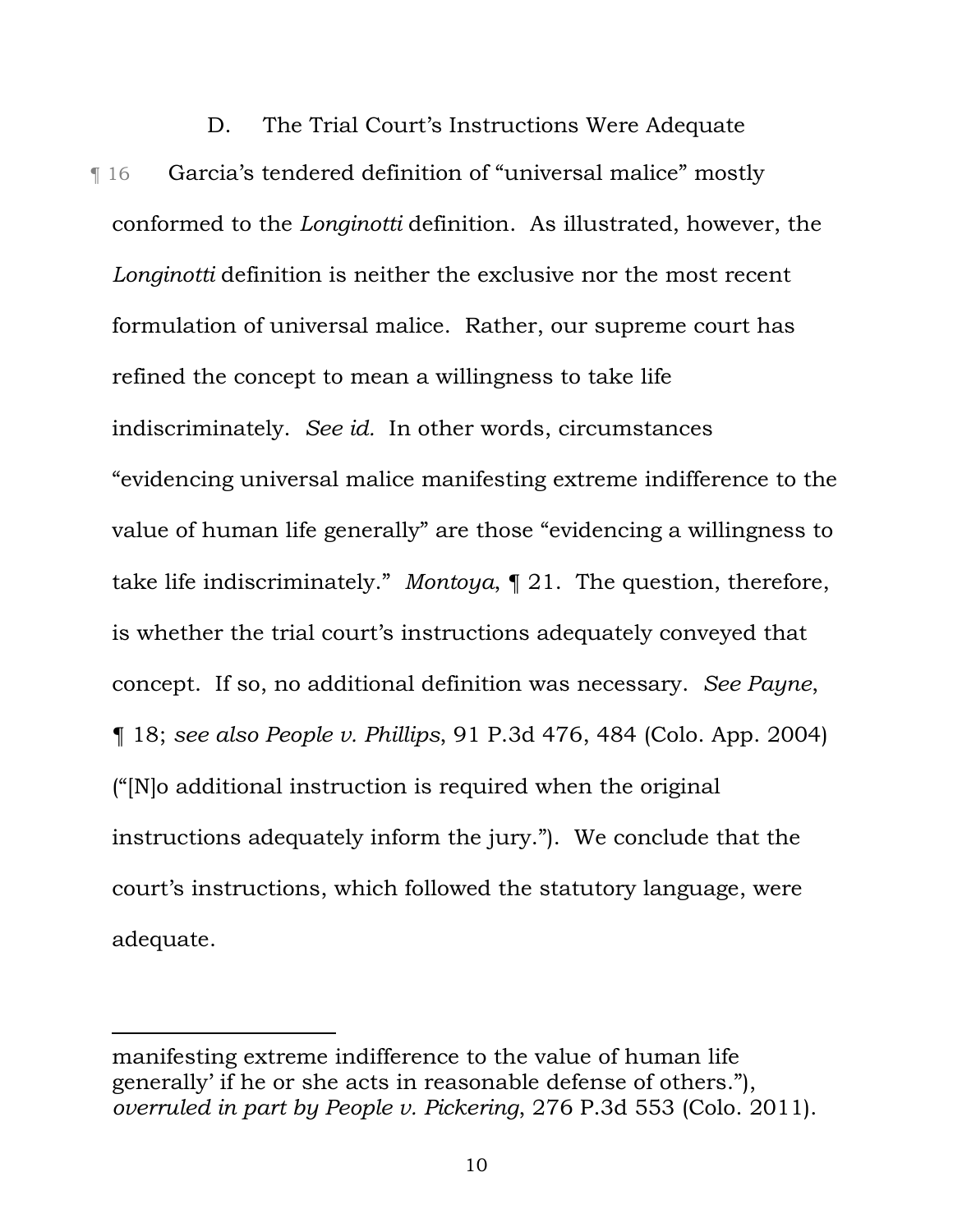- ¶ 17 We presume that the jury applies the common meaning or meanings of terms. *People v. Sims*, 2020 COA 78, ¶ 19. And we may consult a recognized dictionary to determine how a reasonable juror would construe a term's meaning. *Id.*; *see Cowen v. People*, 2018 CO 96, ¶ 14.
- ¶ 18 In the ordinary sense, "universal malice" connotes an unrestricted willingness to do harm without sufficient justification. This follows because "universal" means "including or covering all or a whole collectively or distributively without limit or notable exception or variation" or "relatively unrestricted in application," while "malice" means an "intention or desire to harm another [usually] seriously through doing something unlawful or otherwise unjustified." Webster's Third New International Dictionary 1367, 2501 (2002). In addition, the statute modifies "universal malice" with the phrase "manifesting extreme indifference to the value of human life generally." § 18-3-102(1)(d). That phrase connotes a heightened awareness and disregard of a fatal risk as well as a total lack of concern or caring about human life. *See People v. Marcy*, 628 P.2d 69, 79 (Colo. 1981), *superseded by statute as recognized in Jefferson*, 748 P.2d at 1230; *Esparza-Treto*, 282 P.3d at 480.
	- 11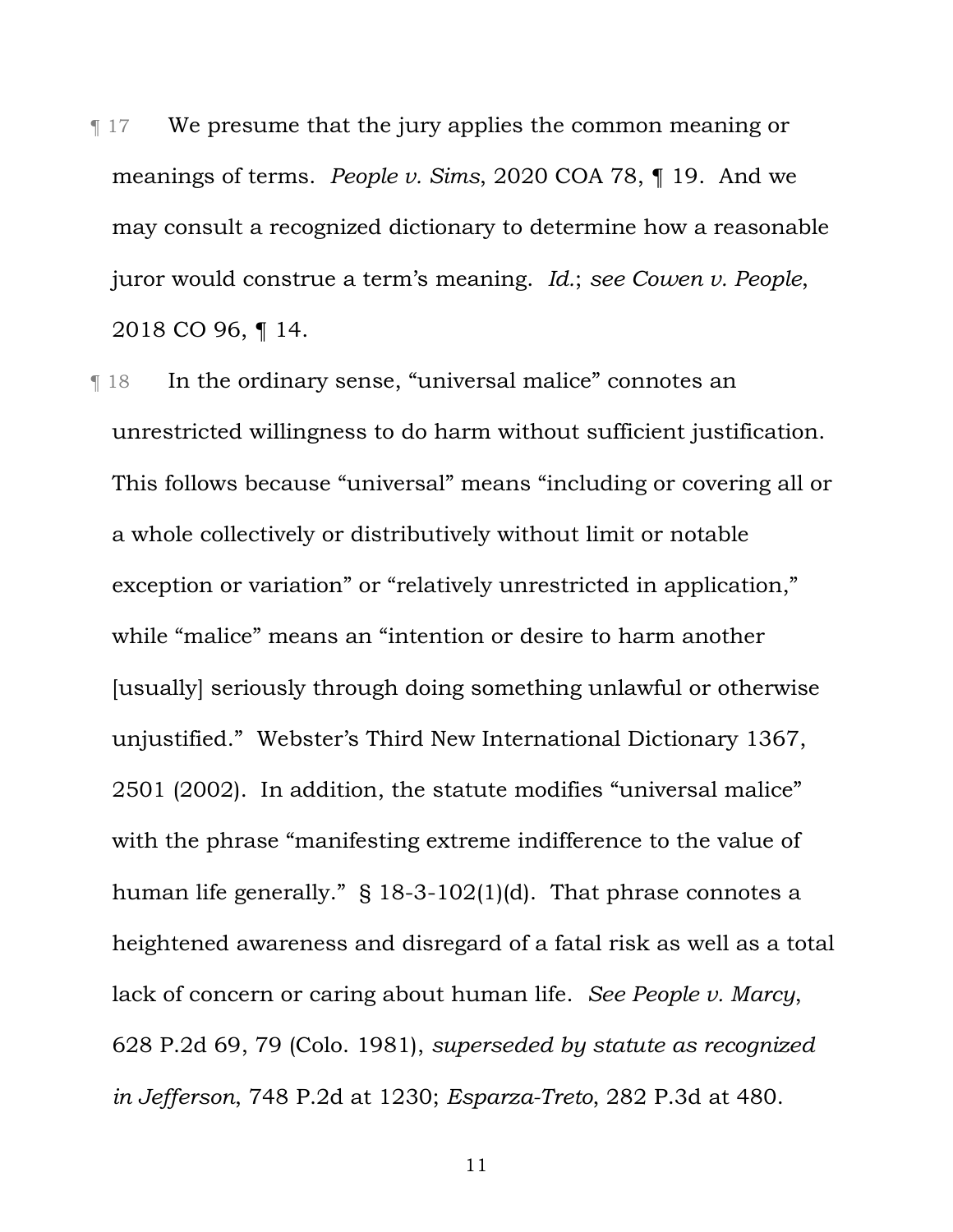And the phrase conveys this meaning in ordinary terms that do not require a definitional instruction. *See Esparza-Treto*, 282 P.3d at 480. Hence, the statutory language makes clear that the actor's unrestricted and unjustified willingness to harm others includes the potential to cause death. *See also* § 18-3-102(1)(d) (extreme indifference murder occurs when the defendant knowingly causes death under the circumstances described in the statute); *Montoya*, ¶ 16. This common understanding of the statutory language reflected in the instructions here — conveys the concept of "a willingness to take life indiscriminately." *Anderson*, ¶ 15.

**Tecause the instructions were accurate and adequate, and** because the jury expressed no confusion about their meaning, we conclude that the trial court did not abuse its discretion by declining to further instruct the jury on universal malice. *See Esparza-Treto*, 282 P.3d at 480.3

<sup>3</sup> In so concluding, we necessarily disagree with Garcia's suggestion that an additional instruction on universal malice was necessary given the particular fact pattern here. Finally, to the extent Garcia argues that his tendered instruction encompassed his theory of the defense and thus the trial court was obligated to give it, we do not consider this argument because he raised it for the first time in his reply brief. *See People v. Dubois*, 216 P.3d 27, 28 (Colo. App. 2007), *aff'd*, 211 P.3d 41 (Colo. 2009).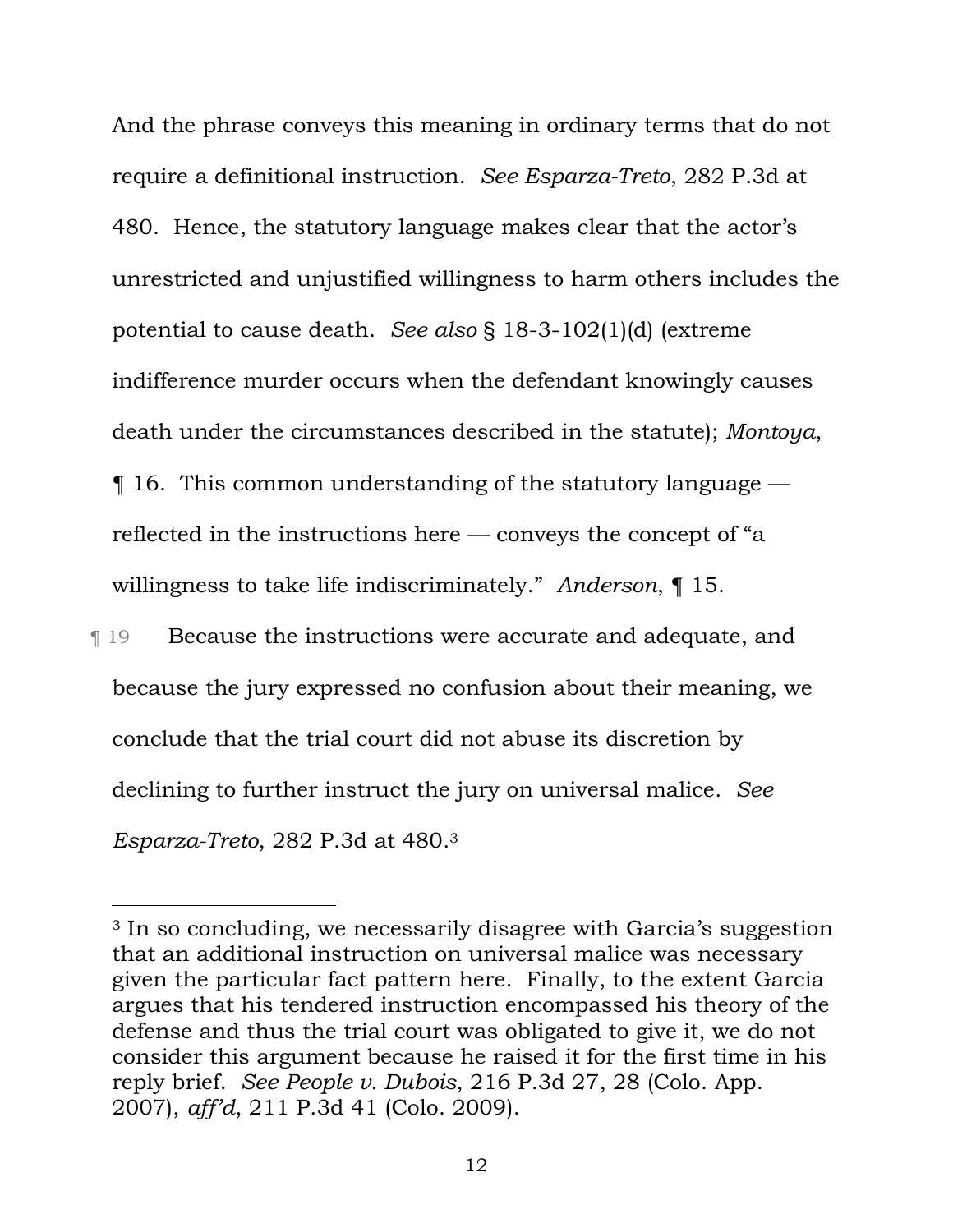III. The Trial Court's Reasonable Doubt Explanations

¶ 20 Next, we conclude that the trial court's explanations of reasonable doubt do not require a new trial.

## A. Additional Facts

¶ 21 During voir dire of prospective jurors, the trial court gave a

definition of reasonable doubt that tracked the model instruction.

*See* COLJI-Crim. E:03 (2020). The court then had the following

exchange with a prospective juror:

THE COURT: Did you drive to the courthouse today?

PROSPECTIVE JUROR: I did.

THE COURT: Did you come to a red light?

PROSPECTIVE JUROR: Probably, yes.

THE COURT: Okay. And when the light turned green, did you proceed through the intersection?

PROSPECTIVE JUROR: Yes.

THE COURT: Did you get in the middle and hesitate?

PROSPECTIVE JUROR: No.

THE COURT: So you had enough information that you wouldn't hesitate in the intersection, you would proceed?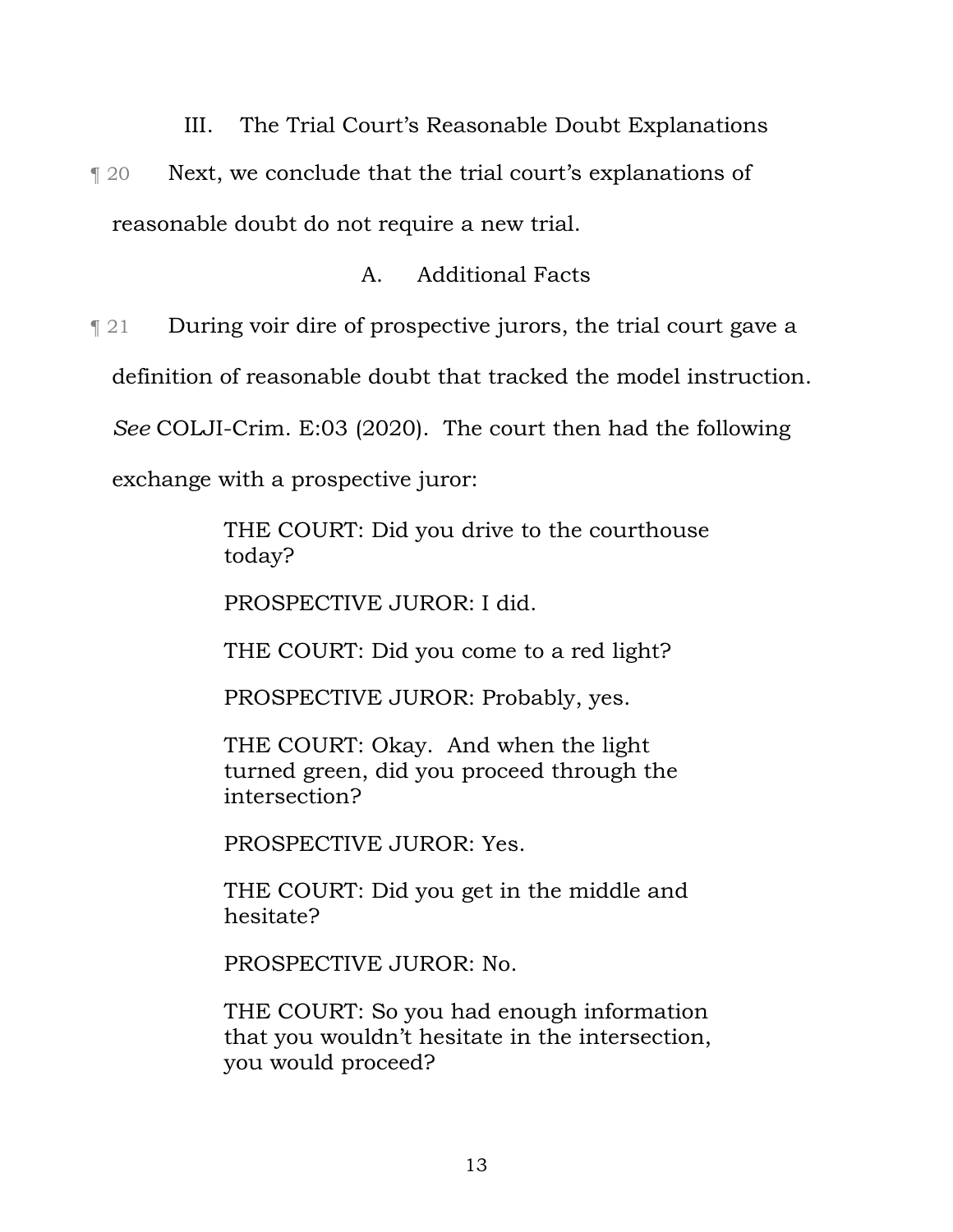PROSPECTIVE JUROR: Right.

THE COURT: So does that make sense, folks? That would be an example of proof beyond a reasonable doubt; you don't hesitate.

¶ 22 During the court's ensuing questioning of a different

prospective juror, the juror confirmed that he had driven on a

highway to the courthouse and the highway had not been crowded.

The court asked, "But usually when you get on a highway, do you

have to hesitate because you don't know where the gap is for you to

get on and you have to figure that out?" The prospective juror said,

"That's what the sign is for." The court responded:

Some situations, you hesitate when it's a matter of importance; and some situations, you have enough information and you make a call; and that's totally up to each of you. But you have the obligation, when you go back into the jury room, to talk about the case. My guess is, all 12 would not agree on every case to begin with.

So it's your obligation to apply your view of the evidence; but also, it's your obligation to work with the other jurors to determine what they observed of the evidence. Is that something you think you could do, sir?

The prospective juror answered, "Yes."

**T** 23 Neither party objected to any of the above.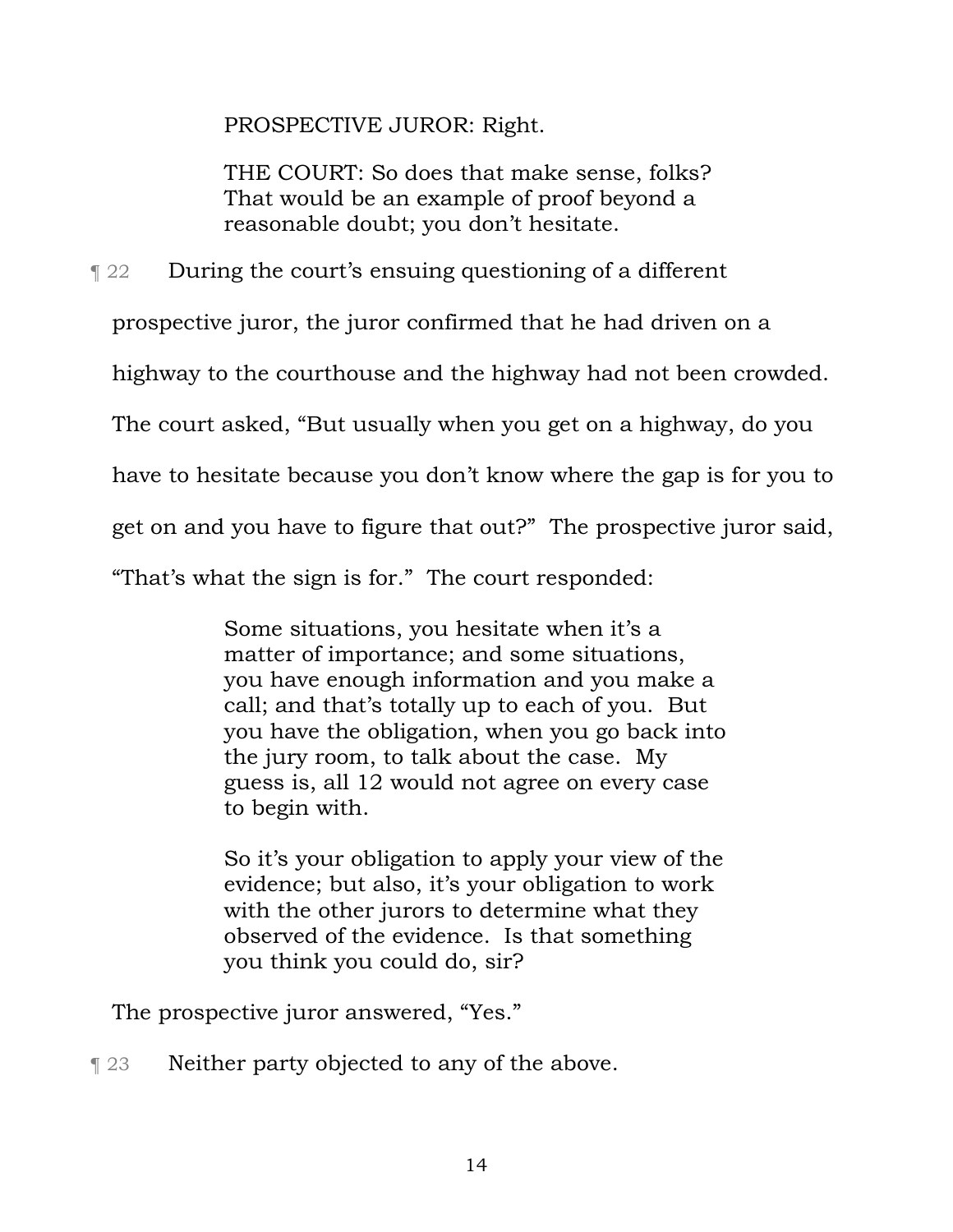$\parallel$  24 At the close of evidence, the court again gave oral and written instructions consistent with the model jury instruction. *See* COLJI-Crim. E:03. The instructions explained, in part, that reasonable doubt "is a doubt which is not a vague, speculative or imaginary doubt, but such a doubt as would cause reasonable people to hesitate to act in matters of importance to themselves."

#### B. Analysis

¶ 25 As noted, we review de novo whether jury instructions accurately informed the jury of the law. *Johnson v. People*, 2019 CO 17, ¶ 8. "An instruction that lowers the prosecution's burden of proof below reasonable doubt constitutes structural error and requires automatic reversal." *Id.*

**T** 26 When assessing whether a trial court improperly instructed on reasonable doubt, we ask whether there is a reasonable likelihood the jury applied the instructions in an unconstitutional manner. *Id.* at  $\P$  14. To answer that question, we do not consider an instruction in isolation; rather, we view it in the context of the record as a whole and consider the illustration's nature, scope, and timing. *Id.* at ¶¶ 14, 18; *People v. Tibbels*, 2019 COA 175, ¶ 32 (*cert. granted* June 29, 2020). If, given the context of the entire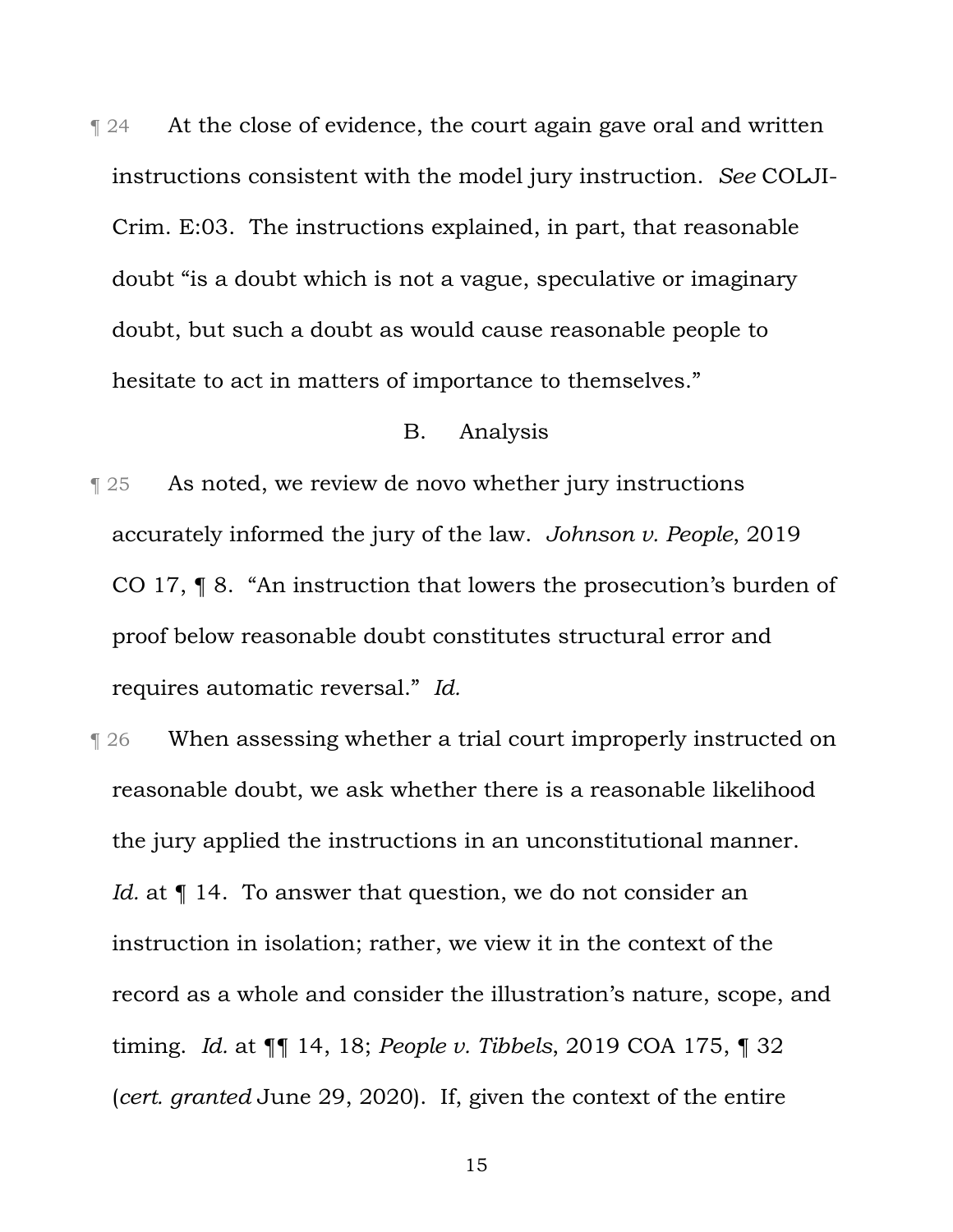record, "the trial court properly instructed the jury on the law even with 'objectionable language . . . [in] the trial court's elaboration of the reasonable doubt instruction' — then there is no violation of due process." *Johnson*, ¶ 14 (quoting *People v. Sherman*, 45 P.3d 774, 779 (Colo. App. 2001)); *People v. Avila*, 2019 COA 145, ¶ 45. With these principles in mind, we conclude that the trial court's elaboration of reasonable doubt in voir dire here while ill-advised — did not lower the prosecution's burden of proof when viewed in light of the entire record.

- **The United States Supreme Court, the Colorado Supreme** Court, and many divisions of this court have cautioned that "further attempts by courts or parties to define 'reasonable doubt'" beyond the standard instruction "do not provide clarity." *Johnson*, ¶ 13 (citing *Holland v. United States*, 348 U.S. 121, 140 (1954)); *Tibbels*, app. (collecting cases). Even so, appellate courts have concluded that the extraneous reasonable doubt analogies given in various cases did not lower the prosecution's burden of proof. *See Johnson*, ¶ 18; *Tibbels*, ¶¶ 35-40; *Avila*, ¶¶ 46-48; *People v. Flynn*, 2019 COA 105, ¶ 49. *But see People v. Knobee*, 2020 COA 7, ¶ 49 (*cert. granted* June 29, 2020).
	- 16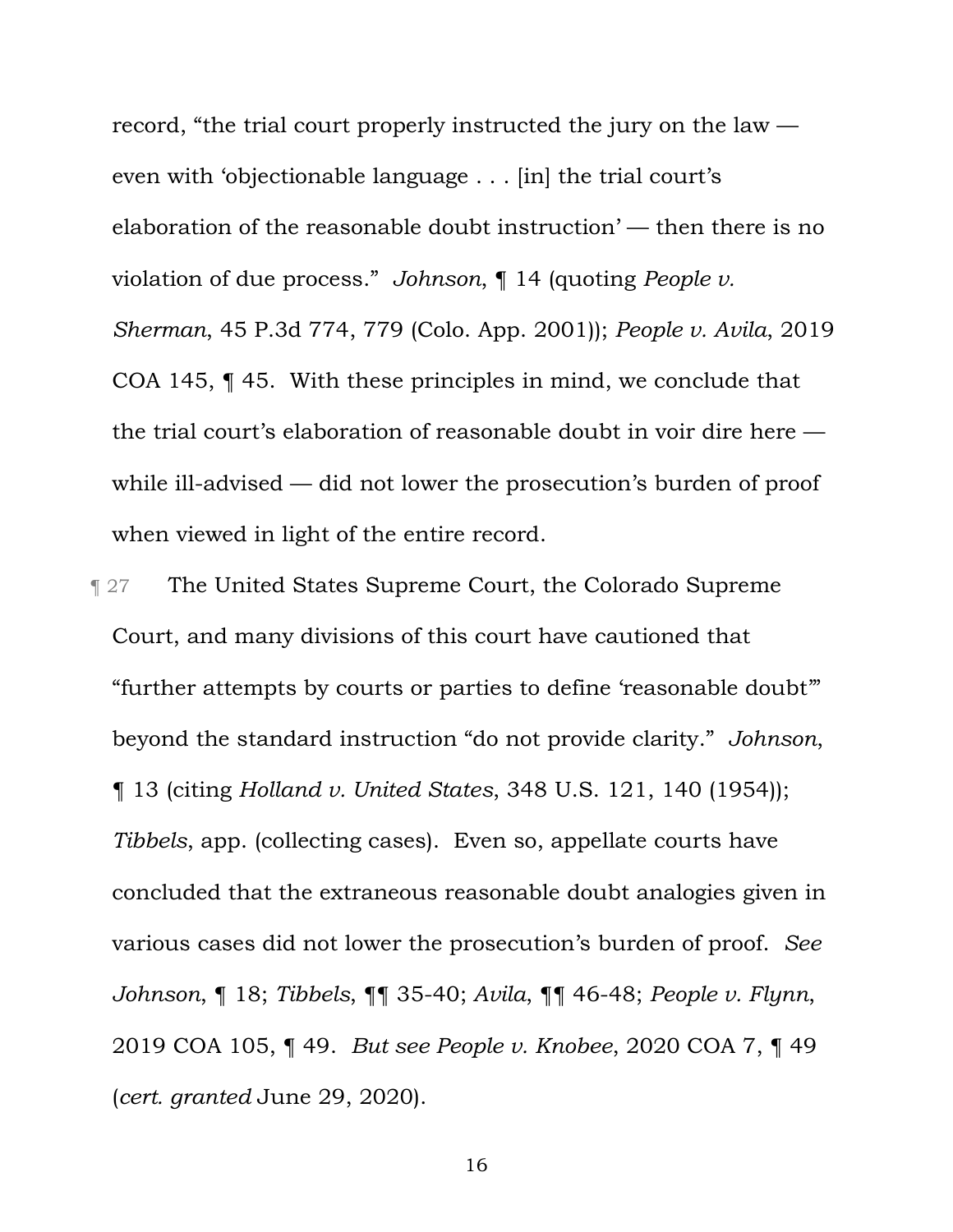¶ 28 Assuming without deciding that the trial court's comments in voir dire here amounted to a jury instruction, we reach the same conclusion. As in those cases where appellate courts have affirmed a conviction despite a problematic reasonable doubt analogy, "the trial court provided the instruction to the jury verbally and only once." *Johnson*, ¶ 18; *see Tibbels*, ¶ 37; *Avila*, ¶ 47; *Flynn*, ¶ 49. "It was not mentioned or referenced again throughout the entirety of the proceedings, including closing arguments." *Johnson*, ¶ 18. "The court read the correct definitions of reasonable doubt and the burden of proof immediately preceding the improper verbal instruction." *Id.*; *see Avila*, ¶ 47; *Flynn*, ¶ 49. "Additionally, the court correctly instructed the jury numerous times regarding the presumption of innocence, reasonable doubt, and the burden of proof." *Johnson*, ¶ 18; *see Tibbels*, ¶ 39; *Avila*, ¶ 47.

¶ 29 Also, this case is distinguishable from *Knobee*, where the division reversed on this issue. The trial court in that case said during a colloquy with a prospective juror, "I don't know how best to explain [reasonable doubt]. *It is a standard that we use a lot of times, beyond a reasonable doubt,* when we do important things in our lives, *like buying a home, or choosing doctors, or whatever*."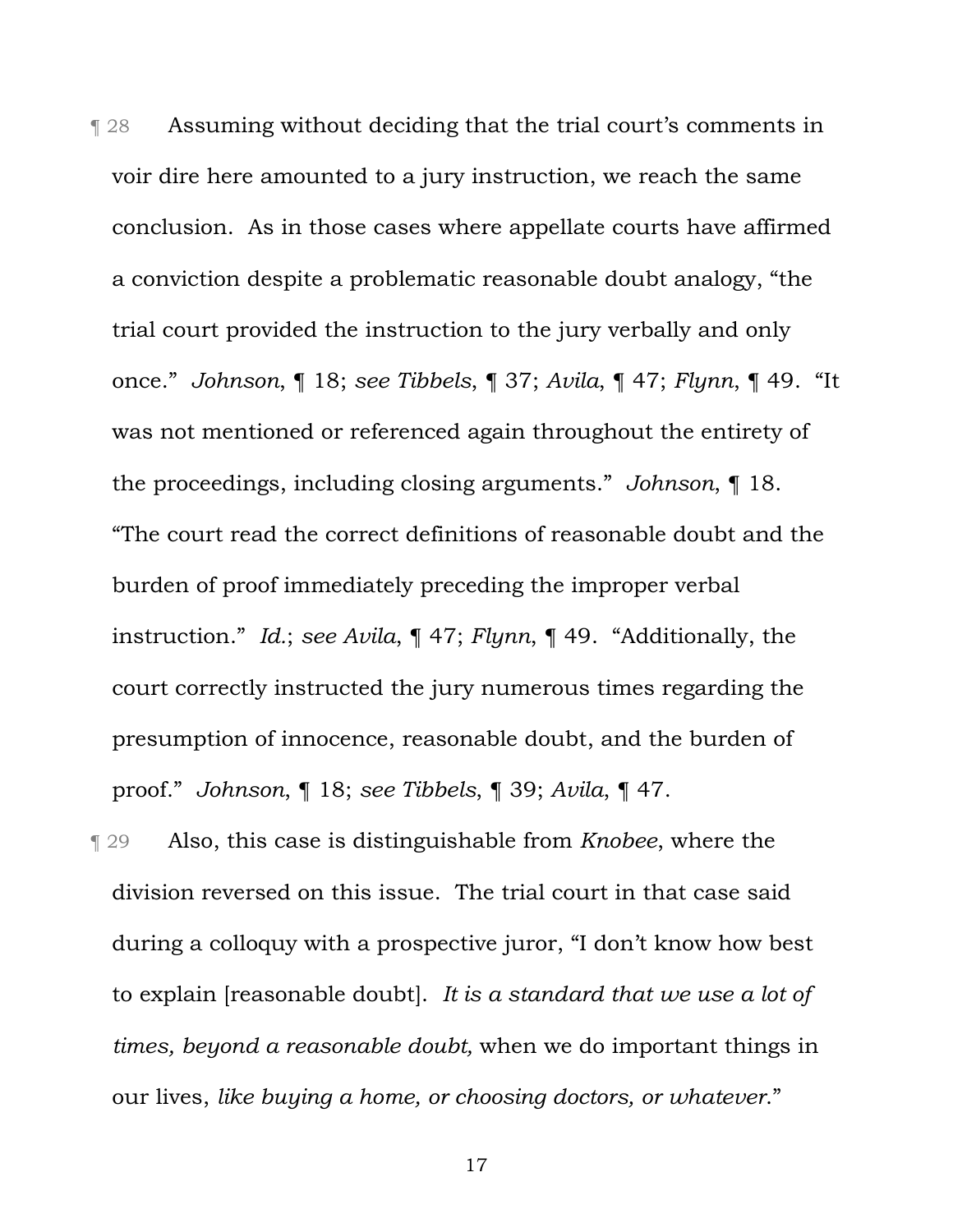*Knobee*, ¶ 31. The court then asked the juror, "*Can you hold the People to that burden* and not let them by on anything less, *and not require them to prove anything more?*" *Id.* The juror answered in the affirmative. *Id.*

¶ 30 The division concluded that the trial court's statements trivialized reasonable doubt and required reversal due to a combination of four reasons — at least two of which are absent here. *See id.* at ¶ 34. First, the judge's commentary in *Knobee* was "part of a lengthy, highly emphasized, Socratic colloquy with individual prospective jurors," different from the isolated comment in *Johnson*. *Id.* at ¶ 41. Here, however, the trial court's traffic-light comment was fleeting and not highly emphasized. Second, the trial court in *Knobee* extracted a commitment from a prospective juror to apply the notion of reasonable doubt as the court had described, *and* that juror was ultimately empaneled. *See id.* at ¶¶ 45-46. The trial court here extracted no commitment from a juror to apply the reasonable doubt standard as described in the court's traffic-light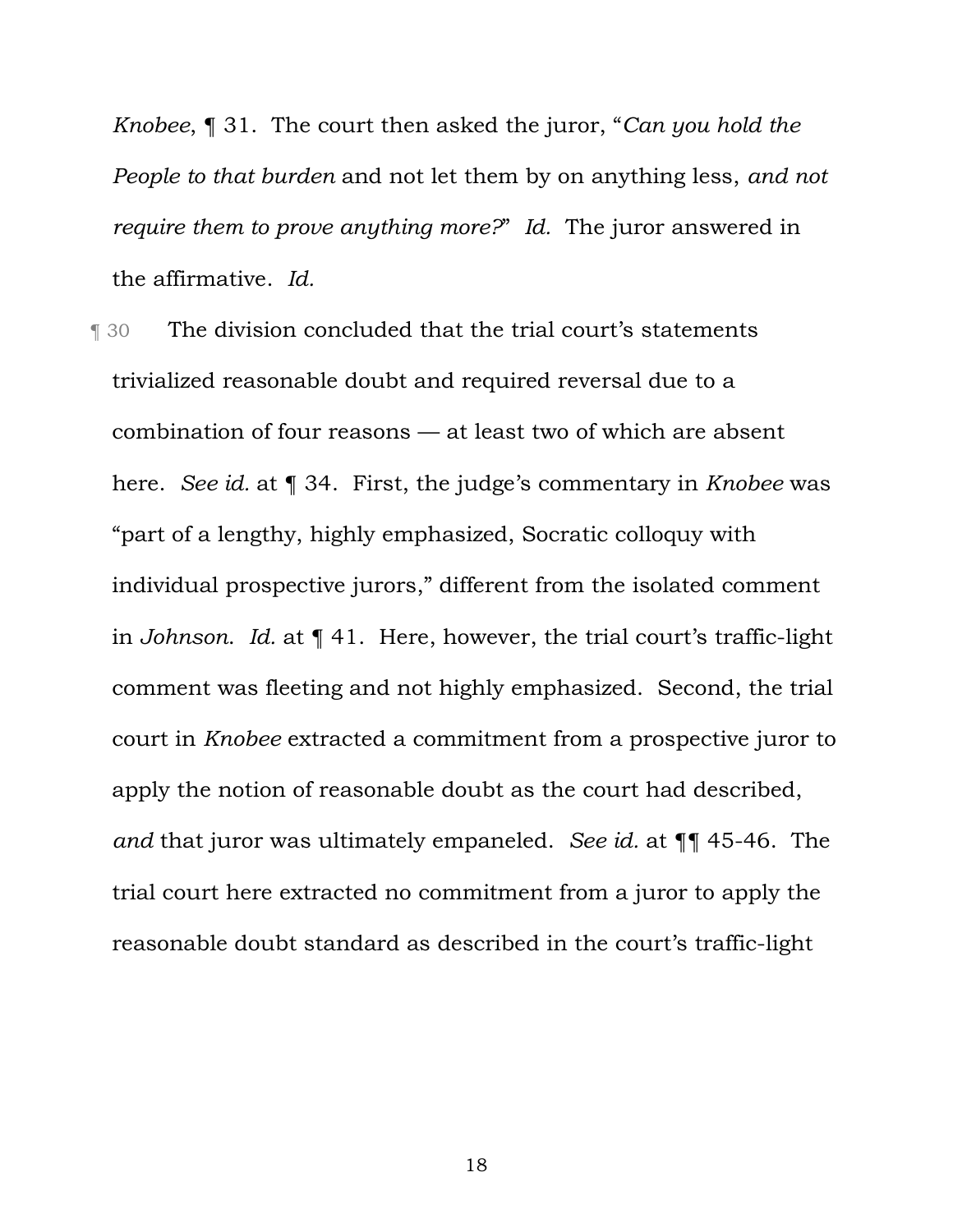analogy, and the prospective juror who took part in that analogy was not empaneled.4

¶ 31 Considering all this, we do not discern a reasonable likelihood that the jurors applied the trial court's isolated analogy in a manner that reduced the prosecution's burden of proof.

### IV. Prosecutorial Misconduct

**Term 32** Garcia argues that the prosecutor committed misconduct by (1) referencing domestic violence during voir dire and opening statement "without any basis for believing such evidence would be admitted"; and (2) improperly evoking sympathy for the victims. We discern no reversible error.

A. Statements Regarding Domestic Violence ¶ 33 During voir dire and opening statement, the prosecutor mentioned that one victim, Duran, would not be testifying at trial, noted that she had avoided the attempts to serve her a subpoena, asked prospective jurors whether they understood that "there are

<sup>4</sup> The trial court's question about entering a highway did not truly go anywhere. The prospective juror did not respond directly, and the court then made the innocuous remark that in "[s]ome situations, you hesitate when it's a matter of importance; and some situations, you have enough information and you make a call."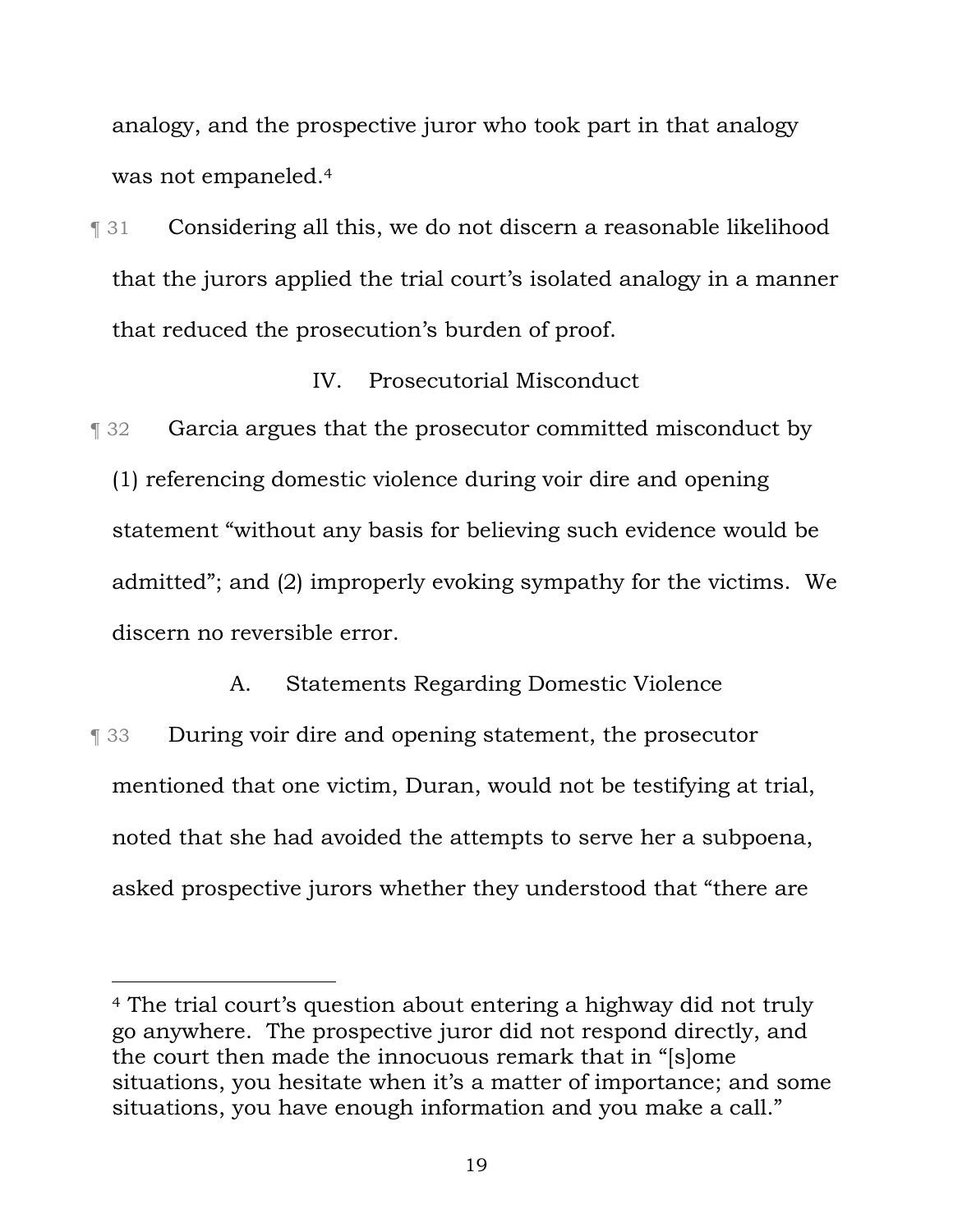reasons why domestic violence victims may not want to prosecute a case," and referred to her nonappearance as related to the "domestic violence component to this case." Defense counsel did not object.

¶ 34 On appeal, Garcia says the prosecutor lacked a good faith basis "to inject the 'domestic violence component'" into the trial. *See People v. Adams*, 708 P.2d 813, 815 (Colo. App. 1985) ("A prosecutor should not intentionally use the voir dire to present factual matter which the prosecutor knows will not be admissible at trial or to argue the prosecution's case to the jury.") (citation omitted). But considering "the context of the argument as a whole and in light of the evidence before the jury," we conclude that the prosecutor did not commit misconduct. *People v. Samson*, 2012 COA 167, ¶ 30.

¶ 35 Given that the charges were captioned as crimes of domestic violence in the complaint, the trial court in its introductory remarks informed prospective jurors — *before* the prosecutor's remarks challenged on appeal — that the charges were "alleged to be an act of domestic violence." Both parties referenced domestic violence during voir dire — for example, defense counsel referred to the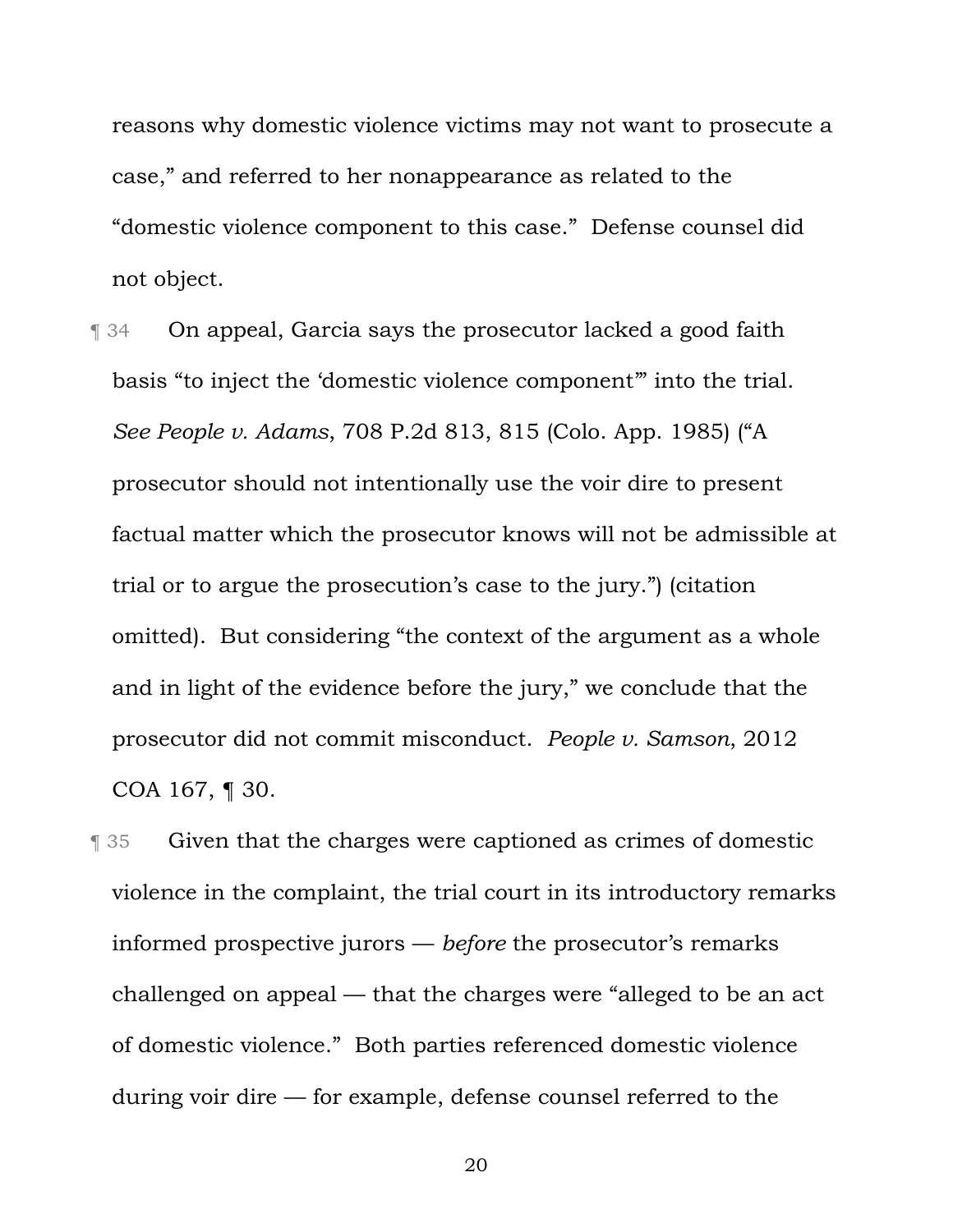charges as "an attempted murder alleged to be domestic violence and a [sic] handgun related." So we disagree that, at the time of the challenged statements, the prosecutor had no indication that evidence of domestic violence would be admitted at trial.

¶ 36 In any event, evidence of domestic violence was admitted. "An act of 'domestic violence' is 'an act or threatened act of violence' against a person with whom the perpetrator has had an 'intimate relationship,' such as current married persons, persons who had a past marriage, persons who currently or once lived together, and parents of the same child." *People v. Jaso*, 2014 COA 131, ¶ 12 (quoting § 18-6-800.3, C.R.S. 2020). The evidence presented at trial showed that Garcia was the father of two of Duran's children, Garcia and Duran lived together at the time of the charged incident, and he fired a gun three times in her direction during an argument after she said she had reported the car stolen. Together, the evidence permitted the inference that Garcia used or threatened violence against a person with whom he had an intimate relationship and that he did so "as a method of coercion, control, punishment, intimidation, or revenge." § 18-6-800.3(1). Thus, the prosecutor's reference to domestic violence was permissible and,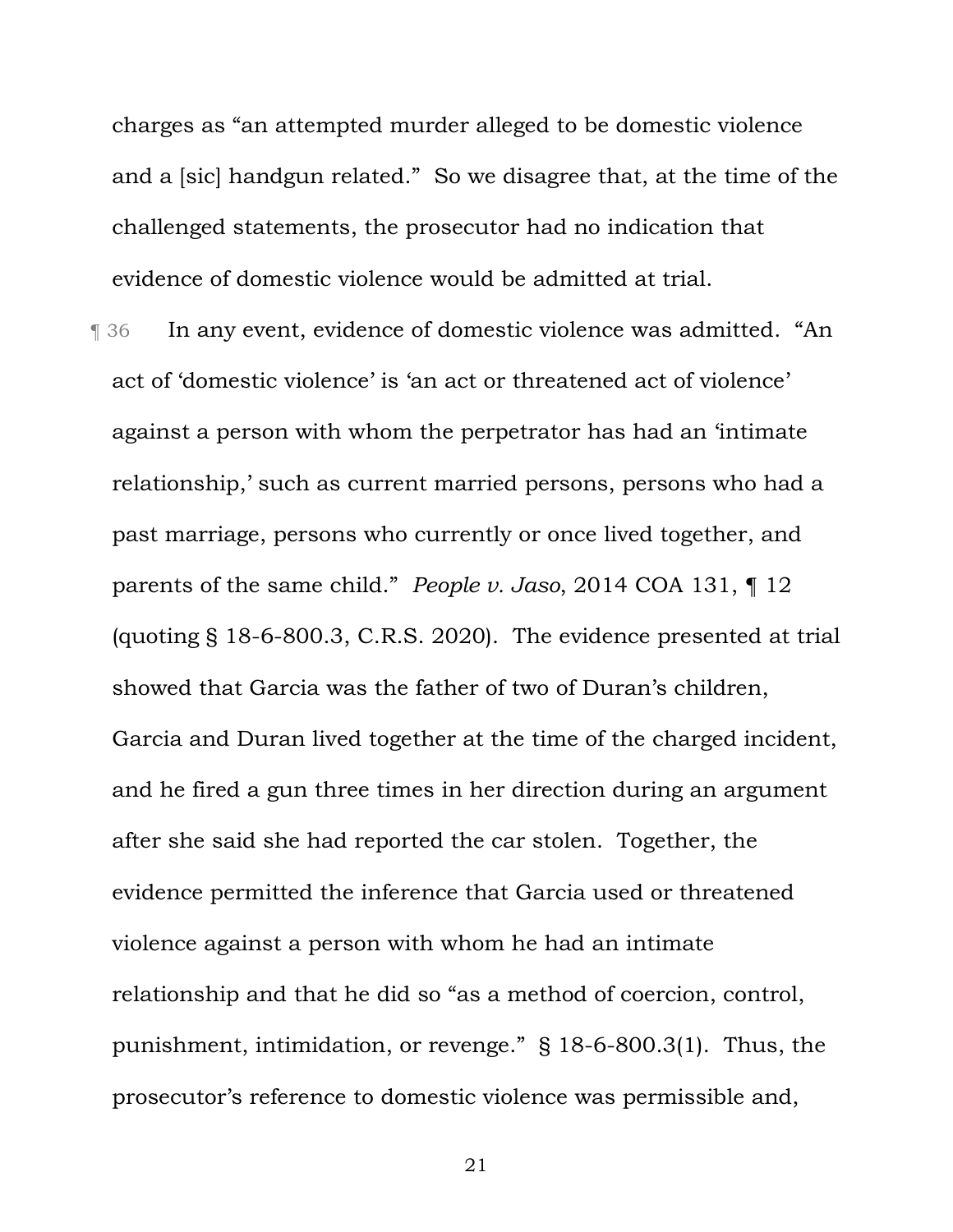regardless, did not constitute plain error even to the extent it

suggested that Duran did not appear at trial due to domestic

violence. *See People v. Dominguez-Castor*, 2020 COA 1, ¶¶ 85-86

("Prosecutorial misconduct is plain error only if it is 'flagrantly,

glaringly, or tremendously improper.'") (citation omitted).

B. Victim Sympathy

¶ 37 In opening statement, the prosecutor said,

At the end of the trial, you will have heard from [Duran's sister]; you will have heard from [another eyewitness]; you will have heard from Detective Peterson and other law enforcement professionals. You will have some photographs for exhibits. You will see the shell casings from the bullets, and you will know that the defendant is guilty. At that point, [we] will ask you to hold this defendant accountable for what he did to see that justice is done in this case and to find him guilty. Thank you.

Defense counsel did not object.

¶ 38 In the prosecutor's rebuttal closing argument, the following

exchange occurred:

PROSECUTOR: We've already talked about the evidence that shows intent to kill and extreme indifference. I'm going to ask you again like I did in opening, now is the time to do the right thing in this case.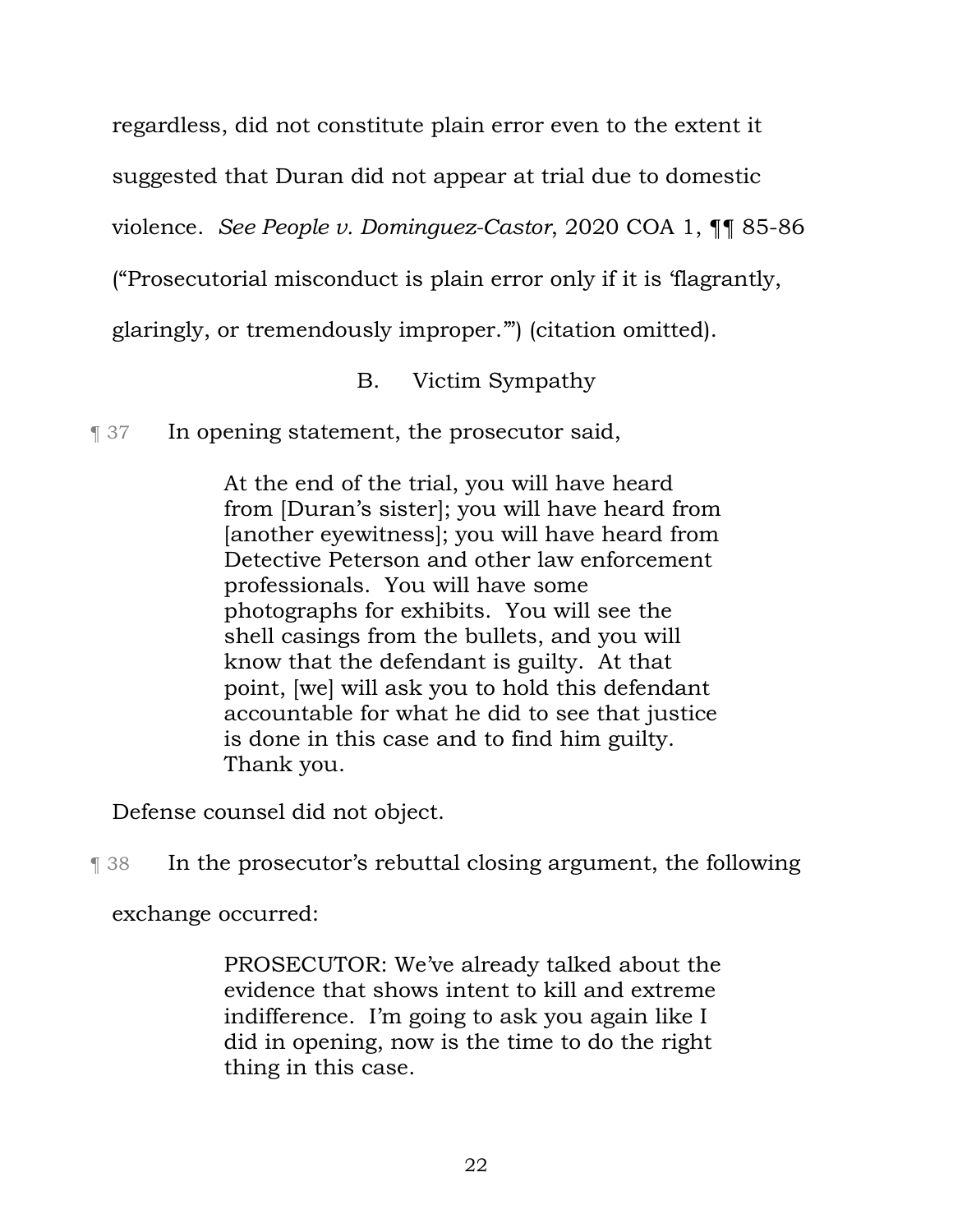DEFENSE COUNSEL: Objection, Your Honor. That's burden shifting – "Doing the right thing," "Now is the time to look at the evidence and determine that they proved it beyond a reasonable doubt."

THE COURT: It's closing argument. So the jury knows that the burden of proof is on the prosecution. Go ahead.

PROSECUTOR: See that justice is done in this case and find this defendant guilty. Thank you.

¶ 39 On appeal, Garcia argues that the prosecutor improperly indicated that a guilty verdict was necessary to do justice for the victims. We conclude that this claim was not preserved. Defense counsel at trial framed the objection as "burden shifting," not as an improper call for the jury to return a guilty verdict to do justice for the victims. Thus, we review for plain error. *See Martinez v. People*, 2015 CO 16, ¶ 14 (claim is unpreserved when the defendant on appeal alters the grounds for objection)*.* "An error is plain if it is obvious, substantial, and so undermined the fundamental fairness of a trial as to cast serious doubt on the reliability of the conviction." *Dominguez-Castor*, ¶ 85.

¶ 40 The prosecutor's appeal to justice was so minimally prejudicial that reversal is not required under any standard. The prosecutor's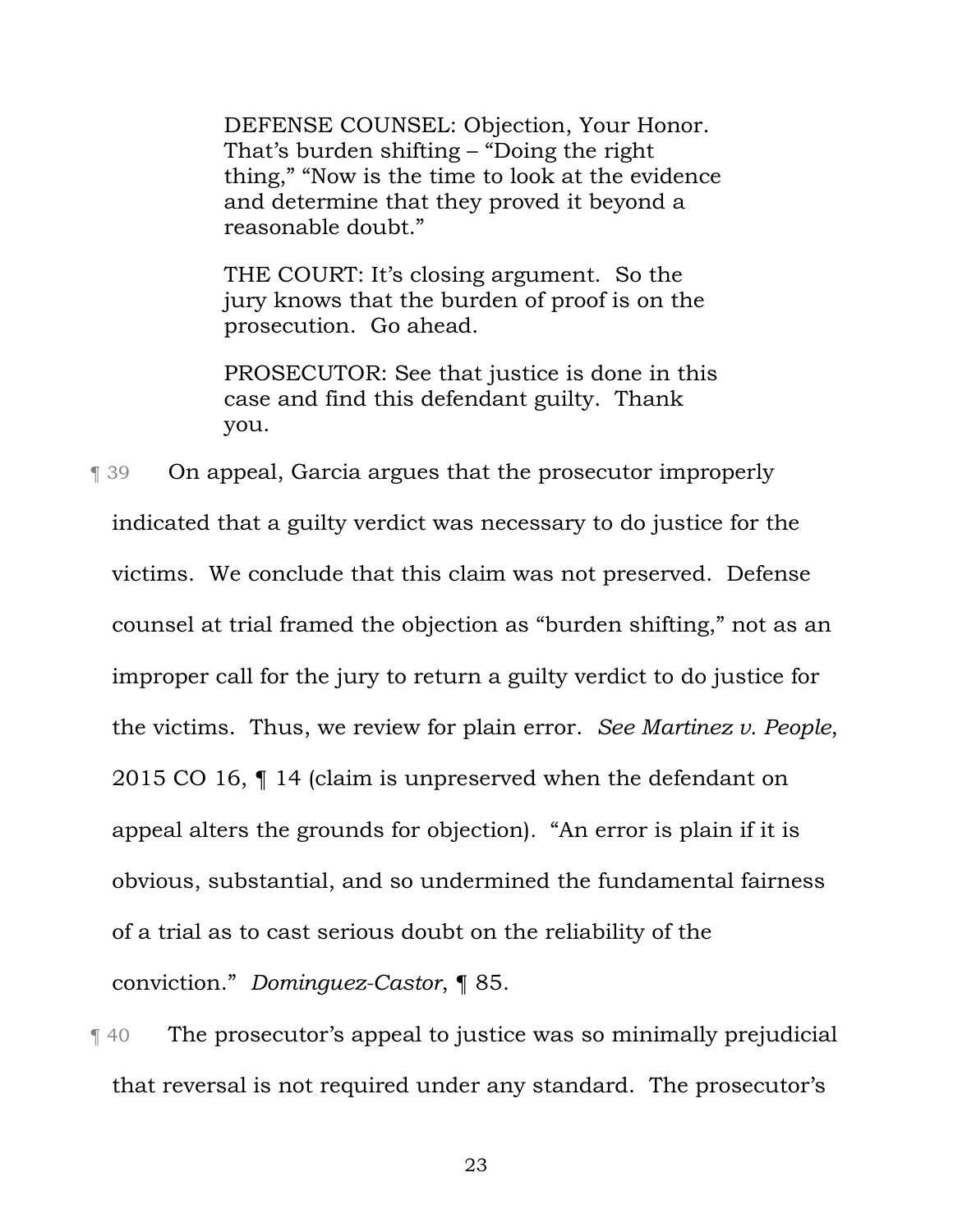argument was brief and a small part of summation. *See People v. Carter*, 2015 COA 24M-2,  $\P$  73 (concluding that these factors mitigated the prejudicial effect of improper argument). In opening statement and in closing argument, the prosecutor asked the jury to "do the right thing" only after discussing the evidence. In context, the prosecutor asked the jury to "hold [Garcia] accountable" because the evidence tended to show Garcia was guilty, and the jury likely would have understood his statements accordingly.

- ¶ 41 In sum, we are not persuaded that the prosecutor's comments "so inflamed and impassioned" the jury "that it could not render a fair and impartial verdict" based on the evidence. *See People v. Mason*, 643 P.2d 745, 753 (Colo. 1982) (quoting *People v. Elliston*, 181 Colo. 118, 126, 508 P.2d 379, 383 (1973)). Thus, any error was harmless and surely did not constitute plain error. *See Dominguez-Castor*, ¶ 86.
- **Term Finally, because we have assumed only one harmless instance** of prosecutorial misconduct, there is no cumulative error upon which to reverse. *See Townsend v. People*, 252 P.3d 1108, 1112 (Colo. 2011).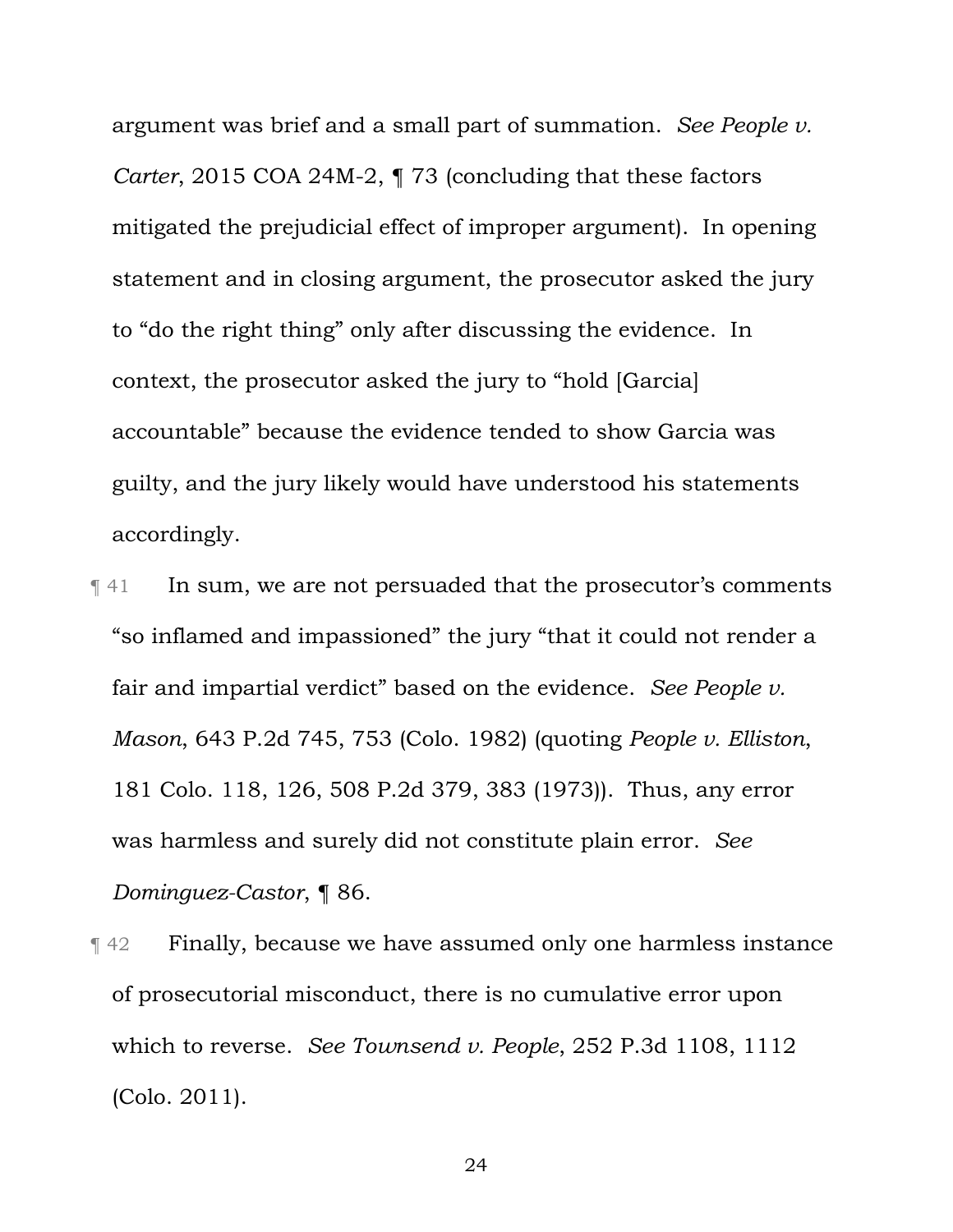# V. Conclusion

¶ 43 The judgment is affirmed.

JUDGE HAWTHORNE concurs.

JUDGE TERRY specially concurs.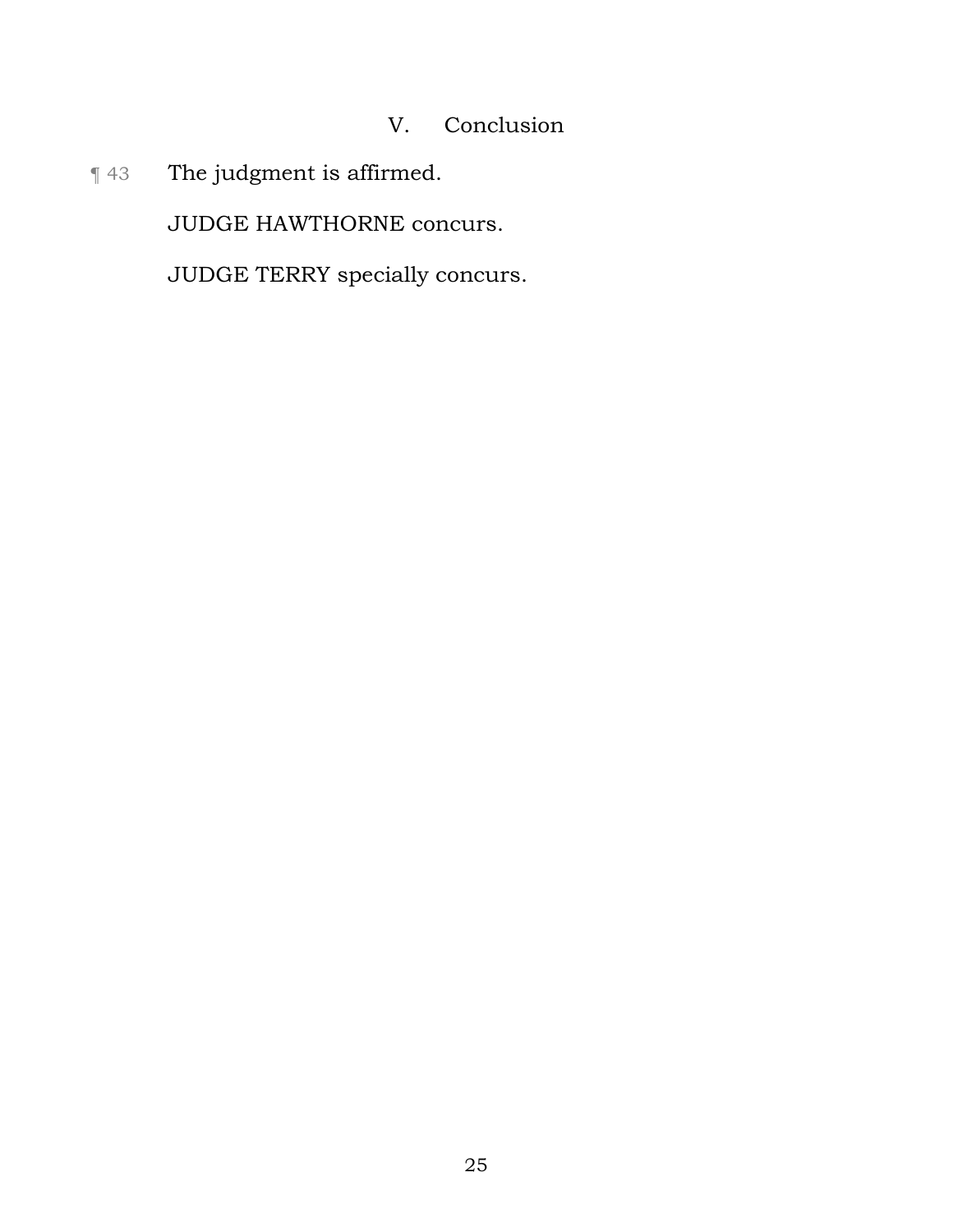JUDGE TERRY, specially concurring.

- ¶ 44 I concur in the majority's reasoning and the result reached. I write separately to emphasize that trial courts should not attempt to explain or simplify application of the reasonable doubt standard. ¶ 45 I agree with the majority that the reasonable doubt analogies in this case did not improperly lower the prosecution's burden of proof. This is so because the situations that the trial court described when explaining reasonable doubt were clear to the jury and were not a matter of uncertainty. The court emphasized situations where the juror had enough information to make a decision and did not hesitate in doing so. Thus, because there was no uncertainty in these analogies, the burden of proof was unaffected.
- ¶ 46 However, although I conclude that reversal is not required, I emphasize that trial courts should not impart reasonable doubt analogies to juries. Comparing reasonable doubt to the decisions one makes in everyday situations, such as while driving, tends to make jurors think that deciding whether a defendant is guilty is a decision that can be made as quickly and casually as the decision whether to enter an intersection or merge onto a highway. Such